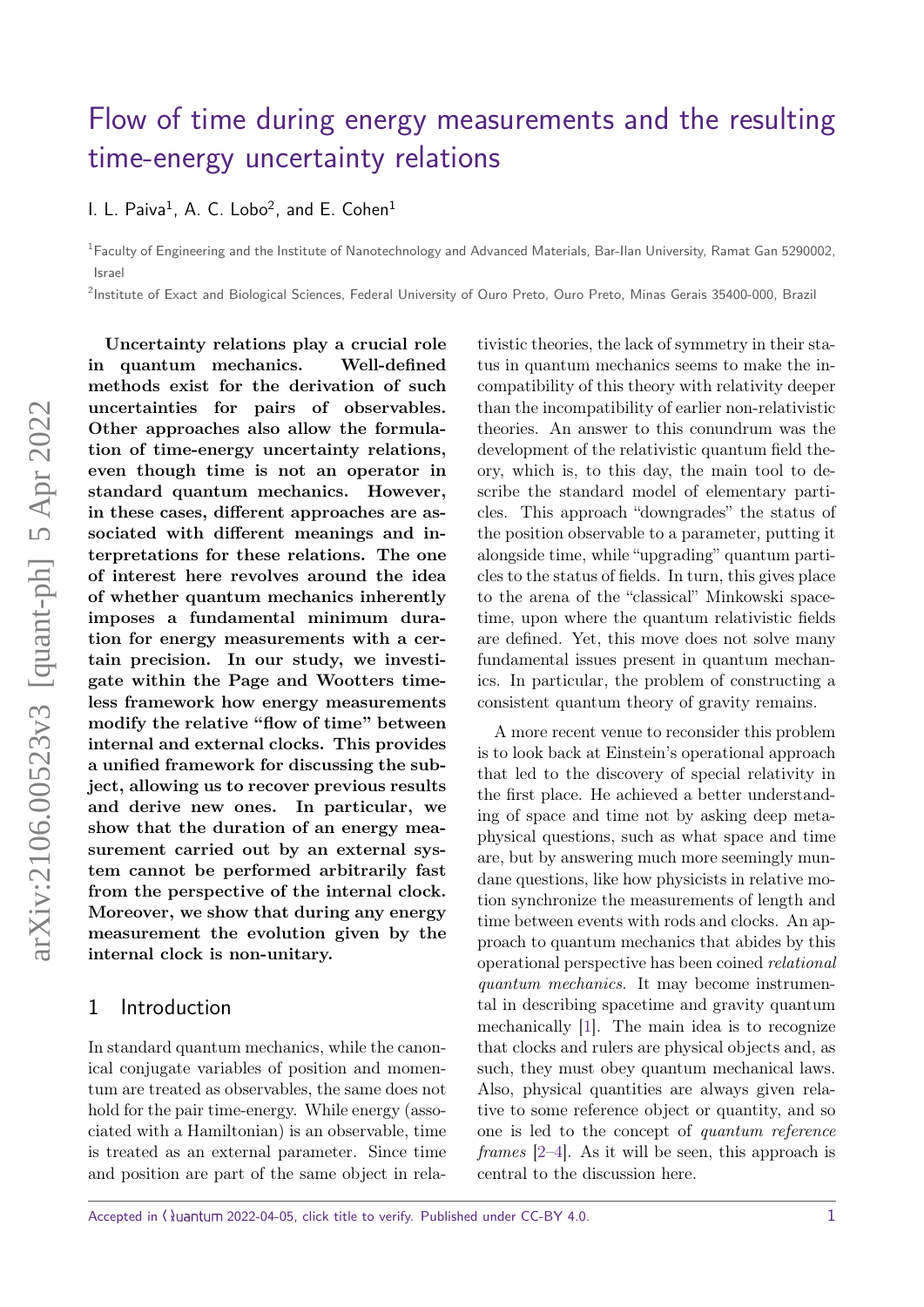A related question to the aforementioned relativistic asymmetry of quantum mechanics concerns the existence of a time-energy uncertainty relation. On the one hand, this type of relation is expected to exist in view of relativistic ideas together with Heisenberg's uncertainty principle, which establishes an uncertainty relation for position and momentum. However, standard approaches for obtaining uncertainty relations, which are appropriate for the study of the relation between two observables [\[5–](#page-11-3)[9\]](#page-11-4), do not work for time-energy. As a result, there exist multiple ways to address this problem [\[10–](#page-11-5)[13\]](#page-11-6). For instance, Mandelstam and Tamm introduced a time-energy uncertainty relation based on the fact that, in many cases, for a general observable *O*, the ratio  $\Delta$ *O*/ $\langle$ *O* $\rangle$ , where  $\Delta$ *O* is the variance of  $O$  and  $\dot{O}$  is its time derivative, defines an interval of time [\[14\]](#page-11-7). Also, Anandan and Aharonov presented a geometric time-energy uncertainty relation based on the concept of orthogonal-time, defined as the time that it takes for the state of a system to become orthogonal to its initial state [\[15\]](#page-12-0). A similar idea to the latter was later examined by Margolus and Levitin in Ref. [\[16\]](#page-12-1).

However, the approach that is of particular interest here and whose first studies precede the aforementioned two has to do with time-energy relations associated with the process of measurements of energy. More specifically, relations that determine how fast such measurements can be made given a certain desirable precision. First, Landau and Peierls argued in favor of an uncertainty relation with a particular model for measuring energy [\[17\]](#page-12-2). However, Aharonov and Bohm showed that their model did not provide an optimal energy measurement scheme and, in fact, it is possible to design energy measurements that can be performed arbitrarily fast [\[18\]](#page-12-3). Nevertheless, a vast number of measurements are bounded by an uncertainty relation. Investigating the reasons behind it, Aharonov, Massar, and Popescu showed that arbitrarily fast measurements require prior knowledge about the Hamiltonian [\[19\]](#page-12-4). In case the Hamiltonian is unknown, as they showed, some time must be spent in the estimation of it. Only after that, the measurement of energy can be performed arbitrarily fast.

In common, these discussions considered measurements carried out by external systems to the system of interest. However, as analyzed by

Aharonov and Reznik, one can also consider the case where the system's energy is measured by a part of it [\[20\]](#page-12-5). They suggested that, in this case, the measurement can never be performed arbitrarily fast. However, Massar and Popescu showed that if one considers the proper time (i.e., internal time) of the system of interest, there exists no limit on the speed of the measurement [\[21\]](#page-12-6).

These studies, directly or indirectly, involve the idea of quantum frames of reference and, in particular, clock frames. The point in common is that they all use a physical system to represent a clock. However, the way these approaches were constructed makes it non-trivial to discuss the different scenarios (i.e., internal or external measurements with an analysis of the internal or external time) in a unified way. In fact, each of these results relies on specific measurement schemes. Their approach included a *single clock system*. Because of that, in the works that studied both internal and external times (Refs. [\[20,](#page-12-5) [21\]](#page-12-6)), an analysis of the composed state of the relevant systems after the end of the von Neumann interaction was carried out to draw conclusions about the duration of the measurement according to the two distinct notions of time.

Regarding the idea of quantum clocks, Page and Wootters introduced a framework for the study of timeless quantum mechanics [\[22\]](#page-12-7). Assuming the state of the joint system composed by a clock and a system of interest satisfy a certain constraint, known as the Wheeler-DeWitt equation, they showed that the unitary Schrödinger dynamics of the system of interest could be recovered in their timeless framework. This approach was further developed in Refs. [\[23–](#page-12-8)[37\]](#page-12-9) and is similar to other approaches in the literature, e.g., in Refs. [\[38,](#page-12-10) [39\]](#page-12-11). It has also been realized experimentally [\[40,](#page-12-12) [41\]](#page-12-13).

Among the studies in this area, multiple clocks and how quantum systems evolve from their perspective were considered [\[27,](#page-12-14) [31,](#page-12-15) [32\]](#page-12-16). Inspired by it, we introduce the discussion about the passage of time during a von Neumann measurement (or pre-measurement since the final "collapse" is not involved) of energy in the timeless framework. This allows us to analyze how the "flow of time" changes during the measurement in an internal or external clock and from the perspective of each of them. Besides the interesting aspects of this analysis on its own, it also provides a unified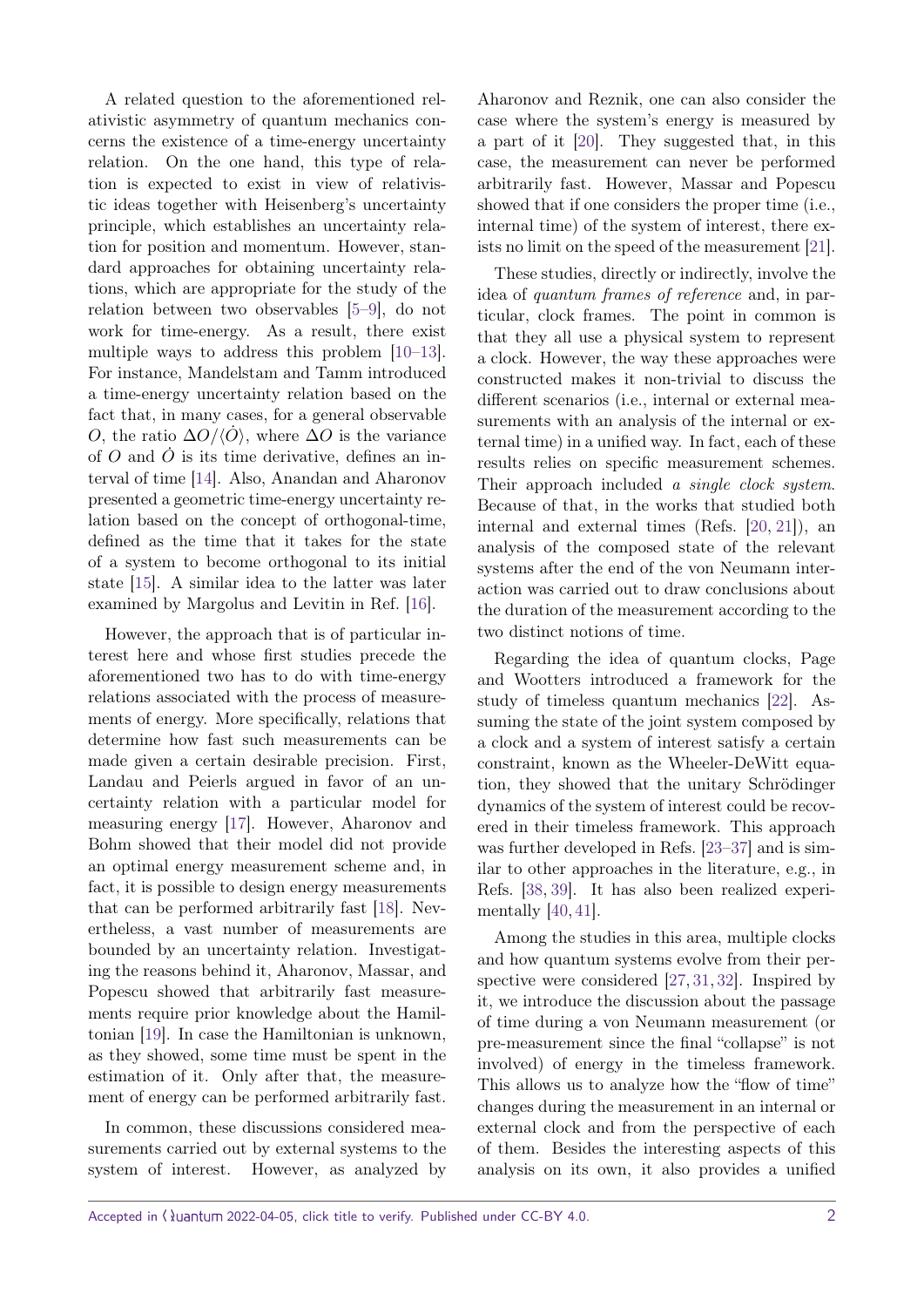and simplified framework for the study and understanding of time-energy uncertainty relations associated with the process of energy measurements, as formulated by Landau and Peierls [\[17\]](#page-12-2) and further developed in Refs. [\[18,](#page-12-3) [19,](#page-12-4) [21\]](#page-12-6).

One of the main differences proposed by our approach is the explicit use of two physical clocks: one internal and the other external to the system of interest. As a result, we do not need to rely on analysis of phase factors multiplying the wave function of the system after the measurement is completed, as done in previous works. In addition, as already mentioned, the model we consider allows us to observe how the measurement interaction changes the relative flow of time between the different clocks during the measurement. Furthermore, with this unified framework, we can also draw conclusions about the existence or absence of a time-energy uncertainty relation for the internal time when the measurement is carried out by an external system and for the external time when the measurement is carried out by an internal subpart of the system of interest. To the best of our knowledge, the existence or not of a time-energy uncertainty relation in these two scenarios was not known prior to the present work.

Another feature revealed by our results is the appearance of non-unitarity from the internal's clock perspective regardless of the measurement being conducted by an external or an internal system. This is another contribution of this article. In previous discussions of time-energy uncertainty relations, the particularities of the models and the way they were solved did not allow for this property to be observed. Furthermore, in the context of the Page and Wootters framework, to the best of our knowledge, this work is the first to point out that the effective Hamiltonian of a system from a clock's perspective is not always Hermitian.

The article is organized as follows. In Section [2,](#page-2-0) we present an overview of Page and Wootters framework. Following that, in Section [3,](#page-3-0) we introduce our model for the measurement of energy carried out by both an external system or an internal part of the system of interest. This allows to analyze the relative flow of time between the different clocks. This leads to a two-fold study: the subsequent time-energy uncertainty relations in Section [4](#page-6-0) and the emergence of non-unitarity in Section [5.](#page-8-0) Finally, we discuss the results presented here as well as some remaining questions that deserve further examination in Section [6.](#page-10-0)

# <span id="page-2-0"></span>2 Quantum mechanics in the timeless framework

The timeless framework consists of a clock system, whose state is given by a vector in a Hilbert space  $\mathcal{H}_A$ , and the rest of the system, represented by a state in a Hilbert space  $\mathcal{H}_R$ , whose evolution is studied. The joint system  $|\Psi\rangle\rangle \in \mathcal{H}_A \otimes \mathcal{H}_R$  is assumed to be closed and, hence,

<span id="page-2-1"></span>
$$
H_T|\Psi\rangle\rangle = 0,\t\t(1)
$$

where  $H_T$  is the total Hamiltonian acting on systems *A* and *R*. This equation is known as the Wheeler-DeWitt equation. Observe that the imposition of  $|\Psi\rangle$  being an eigenstate with null eigenvalue by Eq. [\(1\)](#page-2-1) is not as restrictive as it seems [\[24\]](#page-12-17). In fact, Hamiltonians that differ by constant terms are physically equivalent, which is associated with quantum states being defined up to a global phase. Then, Eq. [\(1\)](#page-2-1) just reads as  $|\Psi\rangle$  not evolving with respect to an external time.

The clock system should have an observable *T<sup>A</sup>* associated with its time. It is desirable that such operator is covariant under translations generated by the Hamiltonian  $H_A$ , i.e.,  $|t_0 + t_A\rangle =$  $e^{-iH_At_A/\hbar}|t_0\rangle$ , where  $|t_0\rangle$  and  $|t_0 + t_A\rangle$  are taken to be clock states. This does not require  $T_A$  to be a self-adjoint canonical conjugate to *HA*. In fact, it is possible to construct  $T_A$  as a positive operator-valued measure (POVM), which means that the clock states are not necessarily eigenstates of  $T_A$  [\[42](#page-13-0)[–44\]](#page-13-1). Such operators obtained from these constructions are symmetric but need not be self-adjoint. Here, however, for simplicity we assume an *ideal clock*, i.e.,  $[T_A, H_A] = i\hbar I$ ,  $T_A|t_A\rangle = t_A|t_A\rangle$ , and  $H_A = -i\hbar\partial/\partial t_A$ . Although the Hamiltonians of these clocks are unbounded from bellow and, hence, unrealistic, they help us avoid technicalities associated with real clocks [\[45,](#page-13-2) [46\]](#page-13-3) while providing approximations of them [\[47,](#page-13-4) [48\]](#page-13-5). Thus, corrections to the results presented here are expected when dealing with non-ideal clocks.

Moreover, let *H<sup>R</sup>* denote the Hamiltonian of the system of interest and  $H_{int}(T_A)$  represent the time dependent term of the evolution of system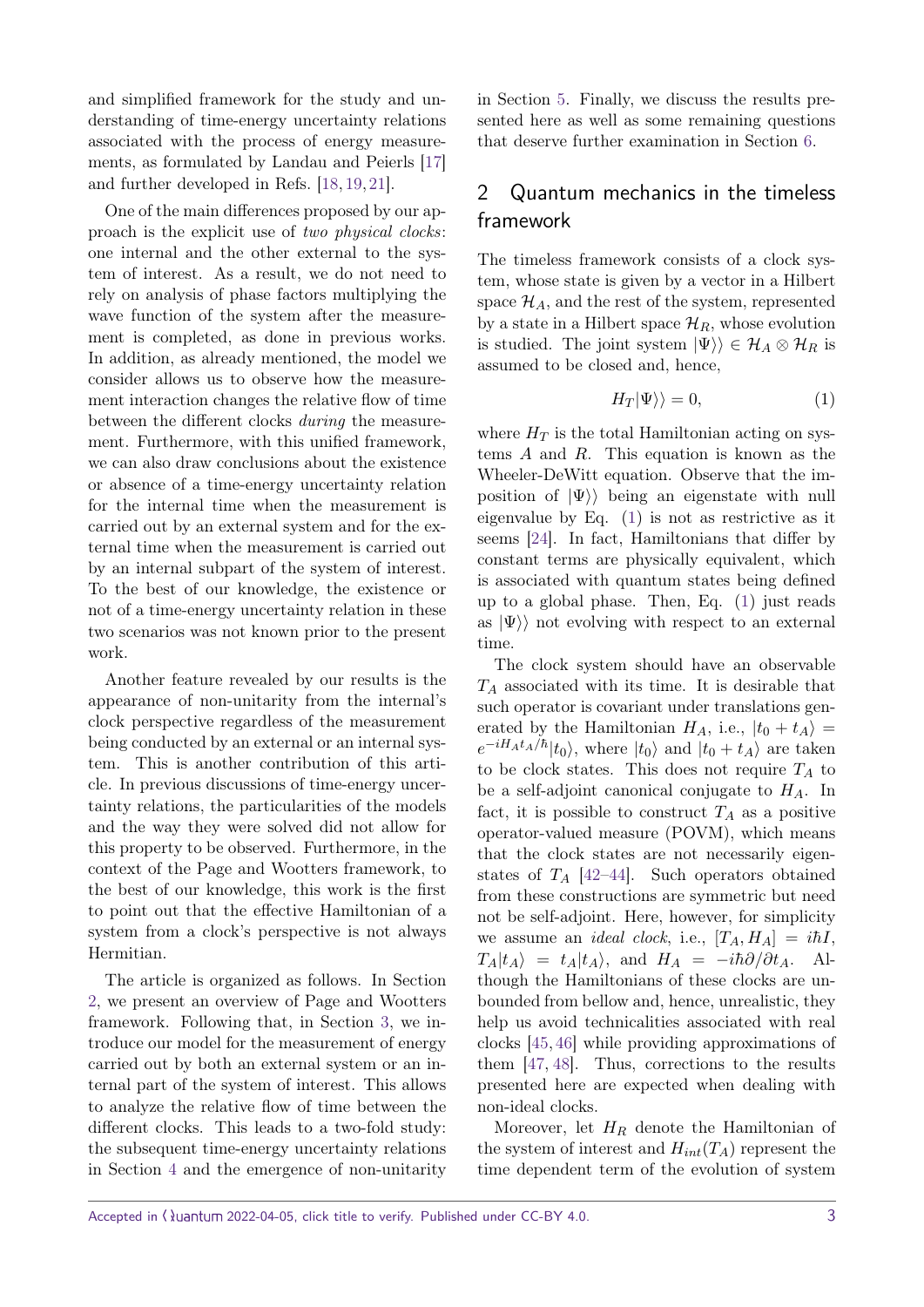*R* set by clock *A*, which is an interaction between *A* and *R*, we have

<span id="page-3-1"></span>
$$
H_T = H_A + H_R + H_{int}(T_A). \tag{2}
$$

Observe that, in particular, *Hint* is being assumed to be independent of  $H_A$ . Replacing Eq. [\(2\)](#page-3-1) in Eq. [\(1\)](#page-2-1), applying a scalar product by an eigenstate  $|t_A\rangle$  of  $T_A$  on the left, and defining  $|\psi(t_A)\rangle \equiv \langle t_A|\Psi\rangle\rangle$ , it holds that

<span id="page-3-2"></span>
$$
i\hbar \frac{\partial}{\partial t_A} |\psi(t_A)\rangle = [H_R + H_{int}(t_A)] |\psi(t_A)\rangle, \quad (3)
$$

which is the Schrödinger equation that gives the evolution of system *R* with respect to the time measured by clock *A*. Then, the usual unitary evolution of a quantum system is recovered from the static picture introduced by Page and Wootters.

As a result,  $|\Psi\rangle$  can be written as

$$
|\Psi\rangle\rangle = \int dt_A |t_A\rangle \otimes |\psi(t_A)\rangle. \tag{4}
$$

Because  $|\Psi\rangle$  contains information about  $|\psi(t_A)\rangle$ at every *tA*, it is referred to as the history state.

The results in Refs. [\[27,](#page-12-14) [31,](#page-12-15) [32\]](#page-12-16) are central to this work. In their approach, system *R* is assumed to contain a clock *B*, and the rest of it is simply referred to as system *S*. Then, while system *B* gives the internal time of the system  $R = B + S$ , system *A* provides time as observed by an external system. In this case, the total Hamiltonian is

$$
H_T = H_A + H_B + H_S + H_{int}(T_B), \qquad (5)
$$

where  $T_B$  is the time operator associated with clock *B*. Although the time dependent term *Hint* can be taken to be a function of both *T<sup>A</sup>* and *T<sup>B</sup>* in a more general scenario, we assume it does not depend on *T<sup>A</sup>* for simplicity. However, nothing significant changes in our analysis if *Hint* is also a function of *TA*.

With the previous  $H_T$ , the analog of the Schrödinger equation becomes

<span id="page-3-4"></span>
$$
i\hbar \frac{\partial}{\partial t_A} |\psi(t_A)\rangle = (H_B + H_S + H_{int}(T_B)) |\psi(t_A)\rangle.
$$
\n(6)

This implies that the effective Hamiltonian acting on system *R* is

$$
H_{eff}^A \equiv H_B + H_S + H_{int}(T_B). \tag{7}
$$

<span id="page-3-3"></span>

Figure 1: Representation of the relevant parts in a measurement of energy carried out by an external system. The external apparatus *E* uses an external clock *A* for time reference during the measurement of energy of system *R*, composed of an internal clock *B* and system *S*.

Even though this result is a particular case of Eq. [\(3\)](#page-3-2), it is of special interest here because it allows us to study the relation between the "flow of time" in clocks *A* and *B*.

While the designation of which clock is internal or external to the system of interest seems to be arbitrary up until now, they will acquire a more concrete meaning in the next section, where measurements of energy are studied. Furthermore, in the next section, the evolution will be considered not only from clock *A*'s perspective but also in the frame of clock *B*.

# <span id="page-3-0"></span>3 Measurements of energy with quantum clocks

#### 3.1 Measurement carried out by an external system

In this subsection, we study the von Neumann measurement of the total energy of system *R* in the Page and Wootters timeless framework. Specifically, we consider the case where the measurement is carried out by an external system. Then, in addition to the systems already introduced up until now, we also consider an external pointer system *E*, and the history state  $|\Psi\rangle$  is an element of the space  $\mathcal{H}_A \otimes \mathcal{H}_R \otimes \mathcal{H}_E$ . This scenario is illustrated in Fig. [1.](#page-3-3) For simplicity, the free evolution of system *E* will be neglected.

The measurement interaction can be represented by the von Neumann interaction  $H_{VN} \equiv$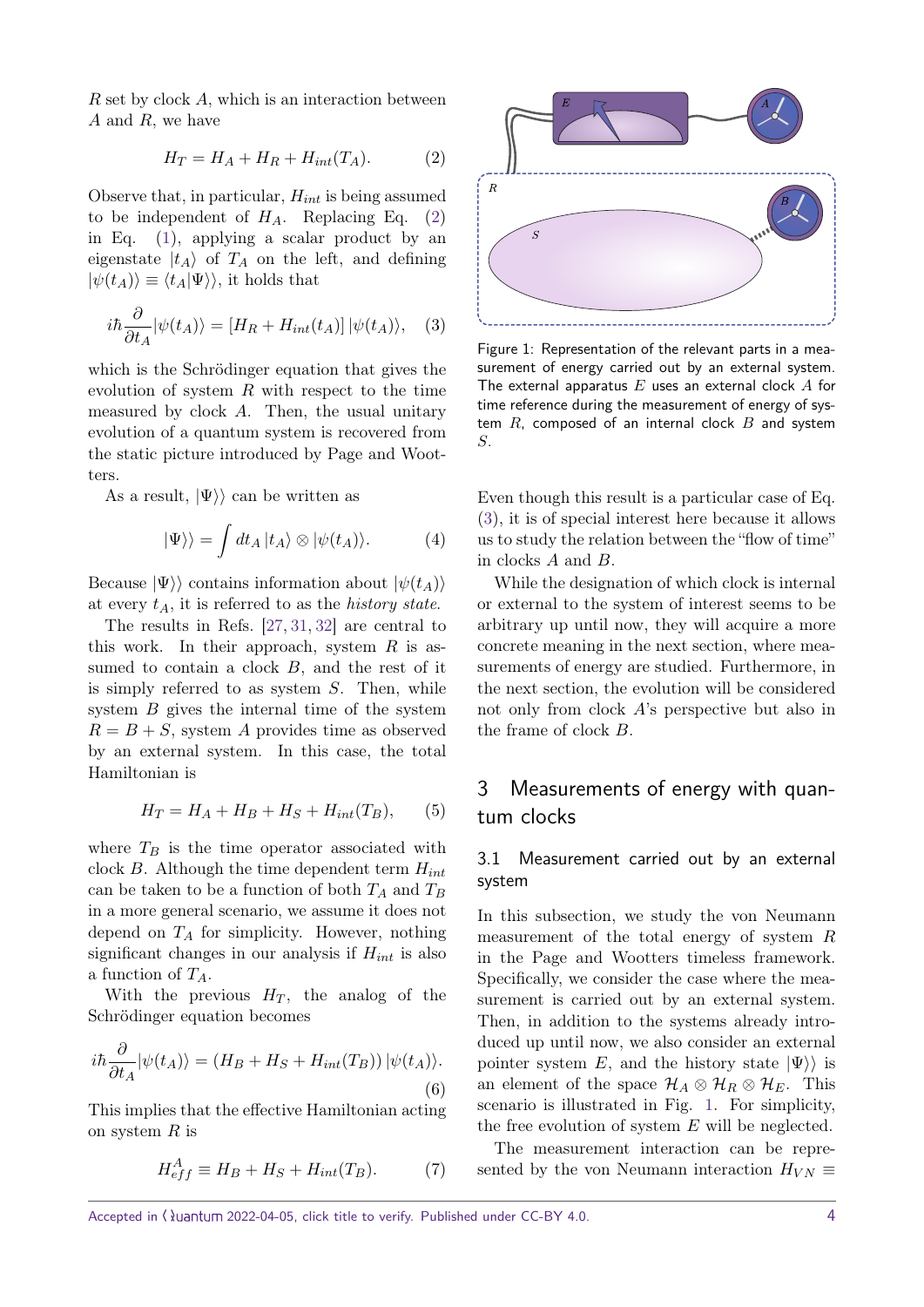$g(T_A)H_RP_E$ , where  $H_R \equiv H_B + H_S + H_{int}(T_B)$ , *P<sup>E</sup>* is the conjugate momentum of the pointer *E*, and *g* is a non-negative function that differs from zero exclusively during the duration of the measurement. For notation purposes, we assume the measurement starts in clock  $A$  at  $t_A = 0$  and ends at  $t_A = \tau$ . Moreover, we let

$$
\int_{-\infty}^{\infty} g(t)dt = \int_{0}^{\tau} g(t)dt = K,
$$
 (8)

where *K* is a positive real constant associated with the strength (hence, the precision) of the measurement.

In addition, we assume that *P<sup>E</sup>* only takes nonnegative values. As we shall see, the duration of the measurement in clock *B* will linearly depend on *PE*. Thus, this condition will assure that the clocks considered here are "good" clocks in the sense that they do not move backward in time and, in particular, that the duration of the measurement is non-negative. While this requirement on  $P_E$  means that the measurement device's pointer cannot be well-localized in an ideal way, it does not forbid it to be localized up to some order. In fact, if *P<sup>E</sup>* has a sufficient large average value, it is possible for the measurement device's pointer to have a small variance since its state can be built in such a way that *PE*'s variance is large.

With that, the total Hamiltonian of the composed system is  $H_T = H_A + H_R + g(T_A)H_RP_E$ . Then, in a similar manner Eqs. [\(3\)](#page-3-2) and [\(6\)](#page-3-4) were derived in the previous section, we obtain the Schrödinger equation

$$
i\hbar \frac{\partial}{\partial t_A} |\psi(t_A)\rangle = [H_R + g(t_A)H_R P_E] |\psi(t_A)\rangle, \tag{9}
$$

where  $|\psi(t_A)\rangle \equiv \langle t_A|\Psi\rangle$ . This means that, from the perspective of clock *A*, the evolution is generated by the effective Hamiltonian

$$
H_1 \equiv H_R + g(t_A)H_R P_E, \tag{10}
$$

which is the usual Hamiltonian of a timeindependent system during a measurement. This is expected since, in standard quantum mechanics, time is an external parameter, as it is in this case.

Using the Heisenberg equation of motion to study the evolution of *T<sup>B</sup>* with respect to clock *A*, we conclude that

<span id="page-4-0"></span>
$$
\frac{d}{dt_A}T_B = -\frac{i}{\hbar}[T_B, H_1] = I + g(t_A)P_E.
$$
 (11)

This shows that, when *g* vanishes, the flow of time in both clocks is the same. In fact, in this case, from the perspective of clock *A*, the variance of  $T_B$  at any instant originates from its initial variance. In particular, if both clocks start localized and synchronized, they remain localized and synchronized.

Yet, clock *B* ticks faster than clock *A* whenever *g* is non-null, i.e., during the measurement of energy. If *g* is a function whose integral over time grows smoothly, then the transition to a faster ticking also happens smoothly. However, this is not always the case. A dramatic example can be observed by assuming a highly idealized case where  $q$  is the delta function. In this case, from the perspective of clock *A*, there is a sudden "jump" of the pointer of clock *B*.

While the dependence of  $T_B$  on  $P_E$  might seem surprising, it reflects the fact that clock *B* interacts with the pointer. However, not every interaction with a clock leads to a change in its flow of time. To understand the change observed in the case of interest here, it suffices to analyze the term  $q(t_A)H_BP_E$  from the von Neumann interaction. Although it is usually thought of as a term that causes a shift (generated by  $P_E$ ) of a quantity associated with  $H_B$  in the measurement device's pointer, it can be also understood as a term causing a shift (generated by *HB*) of a quantity associated with  $P_E$  in the pointer (i.e., time) of clock *B*. Generally, by this reasoning, interactions with clocks intermediated by their Hamiltonian should affect their flow of time by quantities associated with the interacting system.

Now, using Eq. [\(1\)](#page-2-1) and defining  $|\phi(t_B)\rangle \equiv$  $\langle t_B|\Psi\rangle$ , we obtain the following Schrödinger equation from the perspective of clock *B*:

$$
i\hbar[I + g(T_A)P_E] \frac{\partial}{\partial t_B} |\phi(t_B)\rangle = H_A |\phi(t_B)\rangle
$$
  
+ 
$$
[I + g(T_A)P_E] [H_S + H_{int}(t_B)] |\phi(t_B)\rangle.
$$
(12)

Moreover, recalling that *P<sup>E</sup>* is assumed to only take non-negative values, which implies that  $I +$  $g(T_A)P_E$  is invertible, the effective Hamiltonian is

$$
H_2 \equiv [I + g(T_A)P_E]^{-1} H_A + H_S + H_{int}(t_B).
$$
 (13)

Observe that the function *g* that controls the measurement continues to be a function of the operator  $T_A$ , while it was a function of the parameter *t<sup>A</sup>* when considering *A*'s perspective. In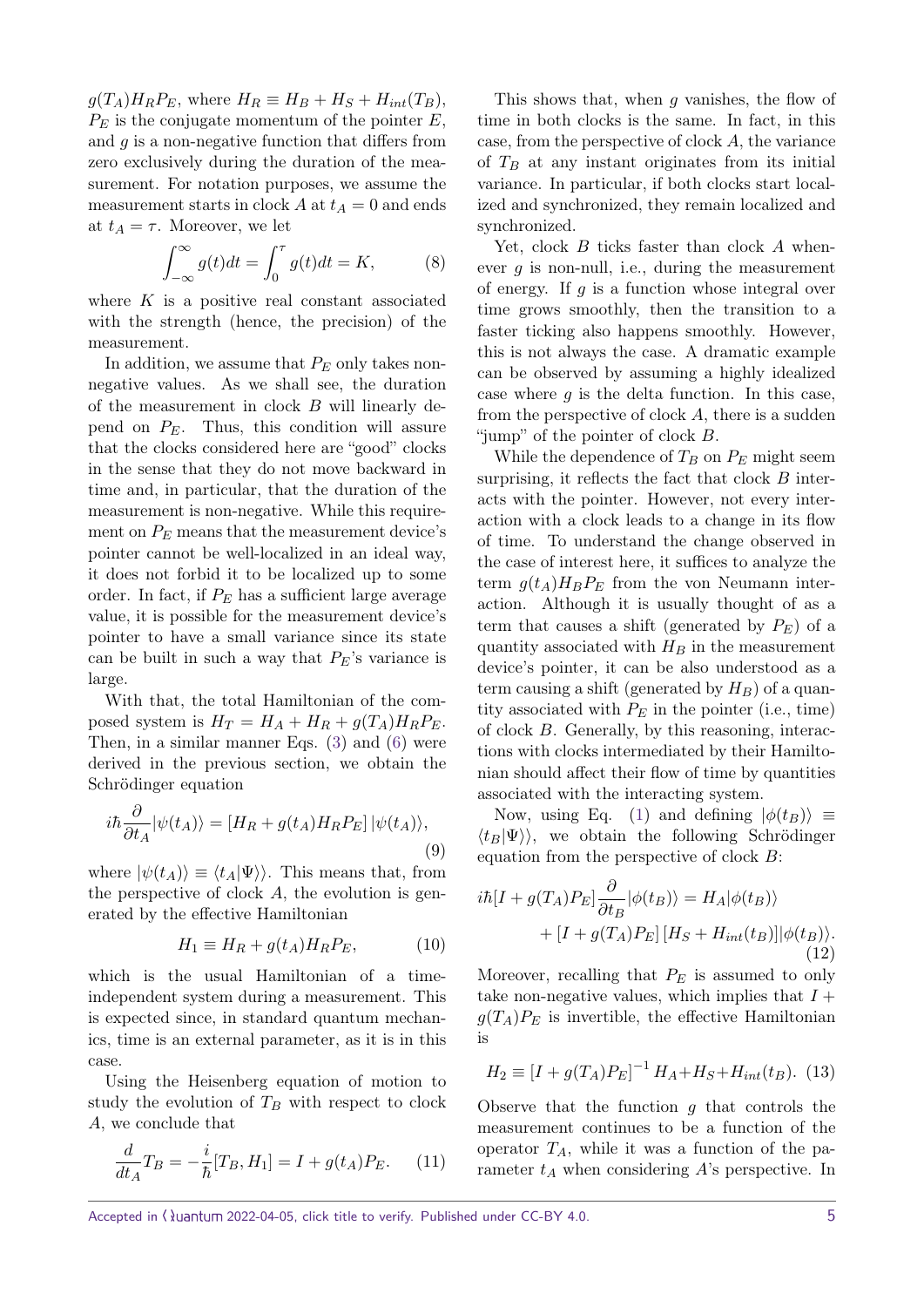<span id="page-5-0"></span>

Figure 2: Localizability of events with multiple clocks. A well-localized event in clock *A* has a variance in clock *B*, and vice-versa.

a scenario like this, a well-localized event in clock *A* has a variance from clock *B*'s perspective, a result illustrated in Fig. [2](#page-5-0) and previously discussed, for instance, in Ref. [\[32\]](#page-12-16). This means, in particular, that the start and end of the measurement, which are well-localized in *A*, have variance in *B*.

Moreover, in a sense, Hamiltonian  $H_2$  corresponds to a measurement of *HA*. However, the measurement function *g* is controlled by the time in clock *A*, which is an observable from the perspective of *B*. Because of it, the measurement Hamiltonian would have been symmetrized in more standard treatments of the process, which is not the case here. In fact,  $H_2$  is non-Hermitian and, as a consequence, the evolution of clock *A* from the perspective of clock *B* is non-unitary, a characteristic that will be further discussed later in this work. For now, observe that the Heisenberg equation of motion for  $T_A$  with respect to *t<sup>B</sup>* gives

<span id="page-5-1"></span>
$$
\frac{d}{dt_B}T_A = -\frac{i}{\hbar}[T_A, H_2] = [I + g(T_A)P_E]^{-1}.
$$
 (14)

This result is expected in view of Eq. [\(11\)](#page-4-0) since it gives the inverse of the passage of time on clock *B* with respect to clock *A*. However, once again, it should be noticed that here the argument of *g* is an operator, and no longer a parameter. Then, with respect to clock  $B$ , if  $T_A$  starts with a variance, the duration of the measurement will have a variance as well. Nevertheless, on average, the "flow of time" during the measurement of energy is expected to be smaller in clock *A*, from the perspective of both clock *A* and clock *B*.

Even though Eq. [\(14\)](#page-5-1) shows consistency across different clock perspectives, it raises questions about the use of the Heisenberg equation here.

While Schrödinger's and Heisenberg's representations are unitarily equivalent, since the evolution from clock *B*'s perspective is, in general, nonunitary, it is not trivial to obtain the Heisenberg equation from the effective Hamiltonian in the Schrödinger equation. Nevertheless, this can be done with the introduction of an "indefinite metric" in the Hilbert space, a method introduced by Dirac [\[49\]](#page-13-6) and briefly explained in Appendix [A.](#page-15-0)

#### 3.2 Measurement carried out by an internal system

This subsection considers, once more, the total energy measurement of system *R*, although, this time, the measurement in question is carried out by an internal system. A concrete example of this type of measurement of total energy of an isolated system was given by Aharonov and Reznik [\[20\]](#page-12-5). They considered an isolated planet with a large radius *R* ejecting a tiny portion *m* of its total mass radially outwards with a known speed. Then, using the relativistic correspondence of mass and energy, they showed that it is possible to infer the total energy of the planet by measuring how long it takes for *m* to fall back.

Here, we use an abstract model for these measurements, similarly to what was done in the previous subsection. We assume that system *R* has access to an apparatus *I*, and the history state  $|\Psi\rangle$  is an element of  $\mathcal{H}_A \otimes \mathcal{H}_R \otimes \mathcal{H}_I$ , as represented in Fig. [3.](#page-6-1) Note that the apparatus may be assumed to be an internal degree of freedom of the system whose energy is left out of the measurement.

Similarly to what was done in the previous section, the free evolution of the pointer *I* will be neglected. As a result, the measurement can be represented by the following von Neumann interaction

$$
H_{VN} \equiv \frac{1}{2} [g(T_B)H_R + H_R g(T_B)]P_I, \qquad (15)
$$

where  $H_R = H_B + H_S + H_{int}(T_B)$ ,  $P_I$  is the conjugate momentum of apparatus *I*, presupposed to only take non-negative values, and *g* is the same function introduced in the previous section. Observe the necessary symmetrization of the product  $g(T_B)H_R$  due to the lack of commutativity between  $T_B$  and  $H_B$ , as previously considered, for instance, in Ref. [\[21\]](#page-12-6). Also, we assume that, in clock *B*, the measurement starts at  $t_B = 0$  and ends at  $t_B = \tau$ .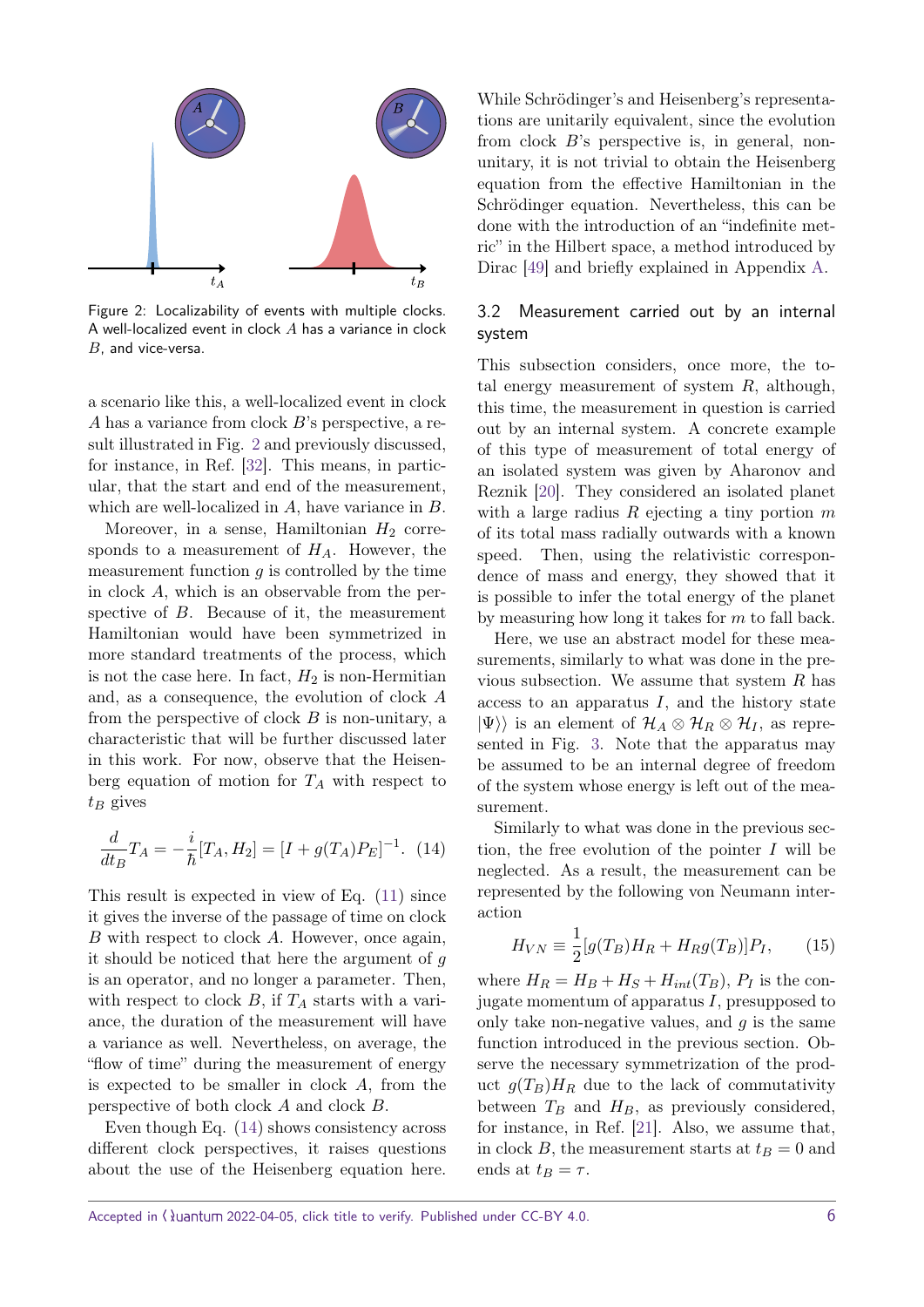<span id="page-6-1"></span>

Figure 3: Representation of the relevant parts in a measurement of energy carried out by an internal part. In this case, the internal apparatus  $I$  measures the energy of the remaining parts, i.e., system *R*, composed of clock *B* and system *S*. Clock *A* is an external clock, which does not interact with any other system during this process. For the measurement, the internal clock *B* is used as a reference for time.

Since the total Hamiltonian of the composed system is  $H_T = H_A + H_R + H_{VN}$ , in a similar manner Eqs. [\(3\)](#page-3-2) and [\(6\)](#page-3-4) were derived in the previous section, we obtain the Schrödinger equation

$$
i\hbar \frac{\partial}{\partial t_A} |\psi(t_A)\rangle = H_3 |\psi(t_A)\rangle, \tag{16}
$$

where  $|\psi(t_A)\rangle \equiv \langle t_A|\Psi\rangle$  and

$$
H_3 \equiv H_R + \frac{1}{2} [g(T_B)H_R + H_R g(T_B)]P_I \quad (17)
$$

is the effective Hamiltonian from the perspective of clock *A*. With that, the Heisenberg equation of motion for  $T_B$  with respect to  $t_A$  is

<span id="page-6-2"></span>
$$
\frac{d}{dt_A}T_B = -\frac{i}{\hbar}[T_B, H_3] = I + g(T_B)P_I.
$$
 (18)

On the other hand, using Eq. [\(1\)](#page-2-1) and defining  $|\phi(t_B)\rangle \equiv \langle t_B|\Psi\rangle$ , we obtain

$$
i\hbar[I + g(t_B)P_I] \frac{\partial}{\partial t_B} |\phi(t_B)\rangle =
$$
  
= 
$$
\left[ H_A - \frac{i\hbar}{2} g'(t_B)P_I \right] |\phi(t_B)\rangle
$$
  
+ 
$$
[I + g(t_B)P_I] [H_S + H_{int}(t_B)] |\phi(t_B)\rangle,
$$
(19)

where it was used the fact that  $I + g(t_B)P_I$  can be inverted. This means that, from the perspective of clock *B*, the evolution is generated by the effective Hamiltonian

$$
H_4 \equiv [I + g(t_B)P_I]^{-1} \left[ H_A - \frac{i\hbar}{2}g'(t_B)P_I \right]
$$
  
+ 
$$
H_S + H_{int}(t_B),
$$
 (20)

which, similarly to  $H_2$ , is a non-Hermitian operator.

Then, using the Heisenberg equation of motion to study the evolution of  $T_A$  with respect to  $t_B$ , we conclude that

<span id="page-6-3"></span>
$$
\frac{d}{dt_B}T_A = -\frac{i}{\hbar}[T_A, H_4] = [I + g(t_B)P_I]^{-1}, \quad (21)
$$

which, as expected, up to the difference that the argument of *g* is, now, a parameter, the inverse of the relation between the passage of time in the two clocks given by Eq. [\(18\)](#page-6-2). Here, again, the use of the Heisenberg equation is justified with the introduction of an indefinite metric in the Hilbert space, as discussed in Appendix [A.](#page-15-0)

#### <span id="page-6-0"></span>4 Time-energy uncertainty relations

Now, we shall discuss how the comparison between the flow of interior and the exterior time during an energy measurement provides insights into time-energy uncertainty relations associated with the von Neumann measurement of energy. As already mentioned, knowing the Hamiltonian beforehand makes a difference when studying these relations since, otherwise, the process of effectively measuring the Hamiltonian includes a preliminary step of estimating it [\[19\]](#page-12-4). Here, we focus on the cases the Hamiltonian of system *R* is known and leave the study of estimation of Hamiltonians to future work.

It should be noticed that, because of the explicit inclusion of the frames associated with the internal and external clocks, our analysis becomes slightly more subtle than others presented up until now. While, like the previous works, we can consider which time (internal or external) one wants to optimize when an internal or external system carries out the measurement, we have to also specify with respect to which clock frame (internal or external) the question is being asked. However, our approach has the advantage of introducing a unified framework to analyzing timeenergy uncertainty relations, which qualifies us to recover previous results and determine the existence or absence of such relations in scenarios where it is still unknown.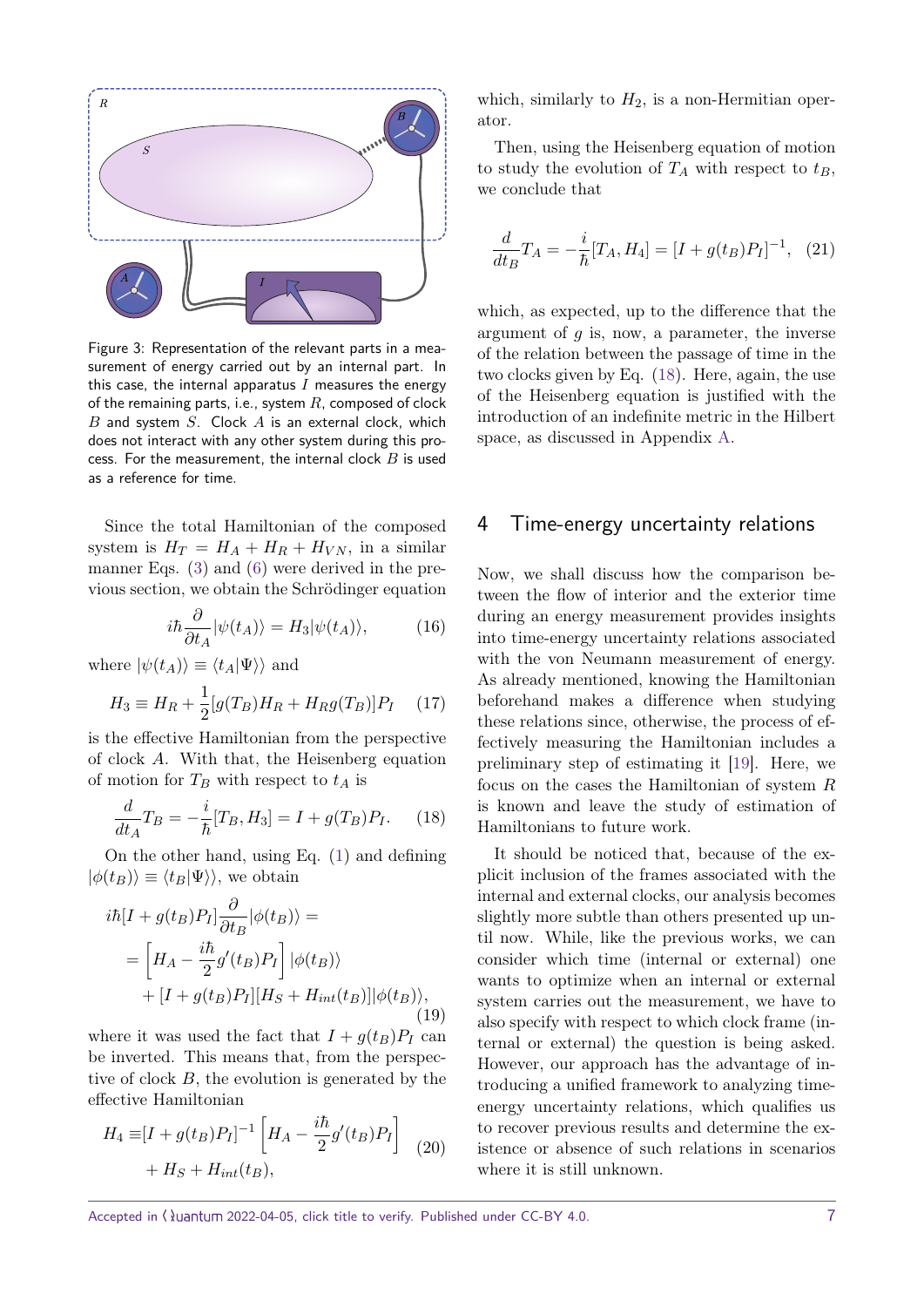#### 4.1 Measurement carried out by an external system

First, we consider measurements carried out by an external system from the perspective of *A*. Observe that the measurement function *g* is controlled by clock *A* and, then, nothing in the von Neumann measurement procedure we follow imposes a limit on how small the interval where *g* does not vanishes is, i.e., how fast the measurement can be performed. As a consequence, the external time can be arbitrarily minimized without requiring any compromising of the measurement accuracy, i.e., without imposing any restriction on the constant *K*. This corresponds to the result obtained by Aharonov and Bohm in Ref. [\[18\]](#page-12-3), which shows the nonexistence of an uncertainty relation in this scenario.

Now, a question that has not been dealt with in the literature thus far concerns the possibility of optimizing the internal time in this scenario. For that, observe that Eq. [\(11\)](#page-4-0) lead to

$$
T_B(\tau) - T_B(0) = \tau I + KP_E. \tag{22}
$$

This result is represented in Fig. [4a](#page-7-0). It shows that the internal duration of the measurement decreases with  $\tau$ , i.e., with the external duration, which can, in principle, be as small as desirable. However, this can only reduce the internal duration up to  $KP_E$ . Thus, in order to obtain an arbitrarily small internal duration, it is necessary to decrease the value of the constant *K*. More precisely,

<span id="page-7-1"></span>
$$
\langle T_B(\tau) - T_B(0) \rangle \ge K \langle P_E \rangle > 0. \tag{23}
$$

Here, the inequality refers to statistics associated with repeated implementations of the measurement protocol. The average on the left-hand side refers to the average duration of the experiment in clock *B*. On the other part of the inequality,  $\langle P_E \rangle$  is the average value of the conjugate momentum of the pointer *E*.

Inequality [\(23\)](#page-7-1) means that there exists a tradeoff between the precision of the measurement (which is associated with *K*) and how long the measurement lasts in the internal clock, i.e., there exists a time-energy uncertainty relation in the sense of Landau and Peierls [\[17\]](#page-12-2) discussed in the Introduction, i.e., quantum mechanics imposes a minimum duration for measurements of energy

<span id="page-7-0"></span>

Figure 4: Representation of the duration of energy measurements in internal and external clocks. Clock *A* is external and clock *B* is internal to the measured system. (a) When an external system carries out the measurement, its duration in  $B$  is longer on average. (b) However, when an internal part of the system is responsible for the measurement, its duration in the external clock is shorter on average.

with a desired precision. Note that such a relation is independent of the variance of the operator  $T_B$ . Also, the existence of such an inequality cannot be attributed to disturbances on clock *B* caused by the measurement since they vanish, as explained in Appendix [B.](#page-16-0)

Moreover, taking variances into consideration, we obtain a different type of uncertainty relation. In fact, observe that the variance  $\Delta T_B$  in the duration of the experiment in clock *B* from clock *A*'s perspective is associated with the variance  $\Delta P_E$  of  $P_E$ . More precisely,  $\Delta T_B$  grows with  $\Delta P_E$ . Then, in order to obtain a smaller  $\Delta T_B$ , it is necessary to decrease  $\Delta P_E$ . However,  $\Delta P_E$  is also associated with the precision of the measurement since a smaller  $\Delta P_E$  implies that pointer of the measurement device is more delocalized. As a result, a smaller  $\Delta T_B$  leads to an increase in the precision of the measurement, implying an uncertainty relation of the type  $\Delta E \Delta T_B \geq 1$ , where  $\Delta E$  is the uncertainty of the energy measurement.

Now, from the perspective of clock *B*, the analysis of the measurement carried out by an external system leads mostly to the same conclusions. In fact, with some probability, we can say that the measurement starts in a certain instant  $t_i^B$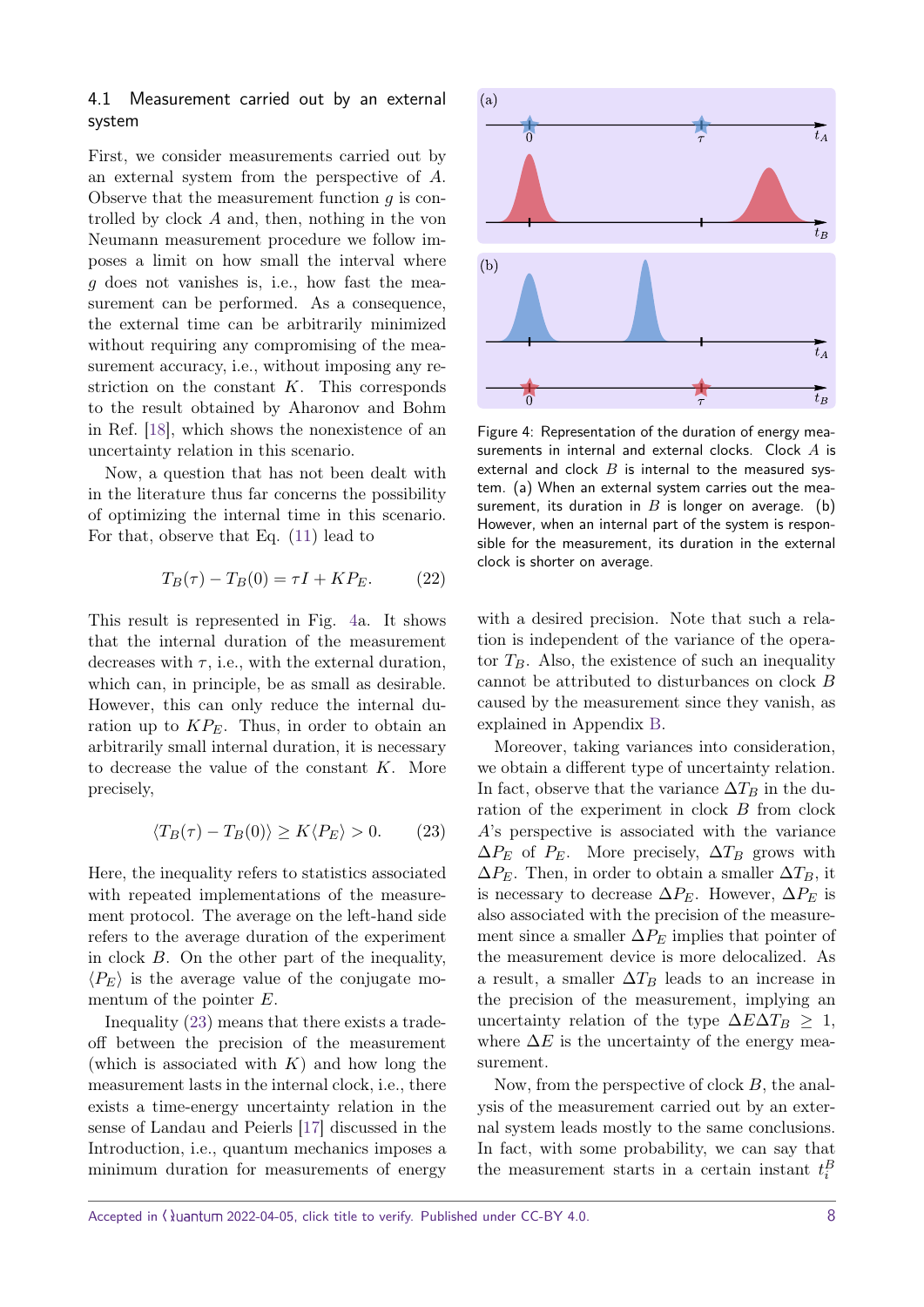and ends at  $t_f^B$  in clock *B*. Then, Eq. [\(14\)](#page-5-1) implies that

$$
t_f^B - t_i^B = \int_{t_i^B}^{t_f^B} [I + g(T_A(t_B))P_E] \frac{dT_A}{dt_B}(t_B) dt_B
$$
\n(24)

or, equivalently,

$$
t_f^B - t_i^B = T_A(t_f^B) - T_A(t_i^B) + K P_E.
$$
 (25)

Note that, on average,  $T_A(t_f^B) - T_A(t_i^B)$  gives  $\tau$ . Then, the only difference in the analysis from *B*'s perspective is that the time in clock *A* is given by an operator and, hence, has a variance associated with it, which, in turn, leads to a variance in the duration of the measurement. This leads to an uncertainty relation for the duration of the measurement and its precision associated with the variances of both clocks *A* and *B*. However, in terms of the uncertainty relations of main interest here, conclusions about their existence or not are independent of perspective.

#### 4.2 Measurement carried out by an internal system

We consider now the measurement carried out by an internal system from the perspective of clock *B*. Again, we start by pointing out that nothing in our description disallows the measurement to be conducted arbitrarily fast. Then, there exists no uncertainty relation in this case, a conclusion that corroborates the result obtained by Massar and Popescu in Ref. [\[21\]](#page-12-6).

Furthermore, still from the perspective of clock *B*, we can address the question about the existence of such a relation for the external time, which, to the best of our knowledge, has not been answered in the literature prior to this work. Note that Eq. [\(21\)](#page-6-3) implies that

$$
T_A(\tau) - T_A(0) = \int_0^{\tau} [I + g(t_B)P_I]^{-1} dt_B, \quad (26)
$$

as represented in Fig. [4b](#page-7-0). With the hypothesis that the evaluation of  $P_I$  is non-negative, it holds that the norm of the last integral is bounded by *τ* (independently of *K*), i.e., the the duration of the measurement in clock *A* can be as small as its duration in clock  $B$  — in fact, it is, in general, smaller since the evaluation of  $I + q(t_B)P_I$ is always greater or equal one. Considering that the duration can be arbitrarily small in clock *B*, there exists no time-energy uncertainty relation for clock *A* from the perspective of clock *B*.

This is a rather surprising result. In fact, Massar and Popescu briefly consider this scenario in Ref. [\[21\]](#page-12-6), where they presented a conjecture stating that an uncertainty relation should hold.

Before jumping into *A*'s perspective, it should be noted once again the existence of an uncertainty relation for the duration of the measurement in clock *A* associated with the variance of *TA*.

Now, from the perspective of clock *A*, the conclusions are, once again, similar. Suppose the measurement starts and ends at  $t_i^A$  and  $t_f^A$ , respectively. Then, Eq. [\(18\)](#page-6-2) implies that

$$
t_f^A - t_i^A = \int_{t_i^A}^{t_f^A} [I + g(T_B(t_A))P_I]^{-1} \frac{dT_B}{dt_A}(t_A) dt_A.
$$
\n(27)

Since the evaluation of  $g(T_B)P_I$  is assumed to be non-negative, the average of the right-hand is not greater than the average of the integral of  $dT_B/dt_A$ , which is  $\tau$ . Hence, the only difference in the analysis from *A*'s frame is the variance associated with  $T_B$ , which leads to an uncertainty relation for the duration of the measurement in both clocks *A* and *B*. Here, again, it should be noted that disturbances on clock *B* do not affect this analysis since they can be taken to be null, as discussed in Appendix [B.](#page-16-0)

# <span id="page-8-0"></span>5 Emergence of non-unitarity

As noticed earlier in the context of energy measurements, an interesting feature of the dynamics generated by the measurement of energy is that, from the perspective of the internal clock, it is non-unitary regardless of whether an external or an internal system carries out the measurement.

In relativistic theories, energy and mass are tightly related. Then, while measuring the energy of a system that includes an internal clock, there is a sense in which the mass of the system and, in particular, the mass of the clock is being weighed. Could, then, the non-unitarity observed in this work be related to gravitational effects? After all, non-unitarity is expected to play a role in quantum gravity, see e.g. [\[50–](#page-13-7)[53\]](#page-13-8). However, gravitationally interacting clocks have been considered in the literature [\[26,](#page-12-18)[32,](#page-12-16)[54\]](#page-13-9), and it was shown that they lead to unitary dynamics. In fact, in these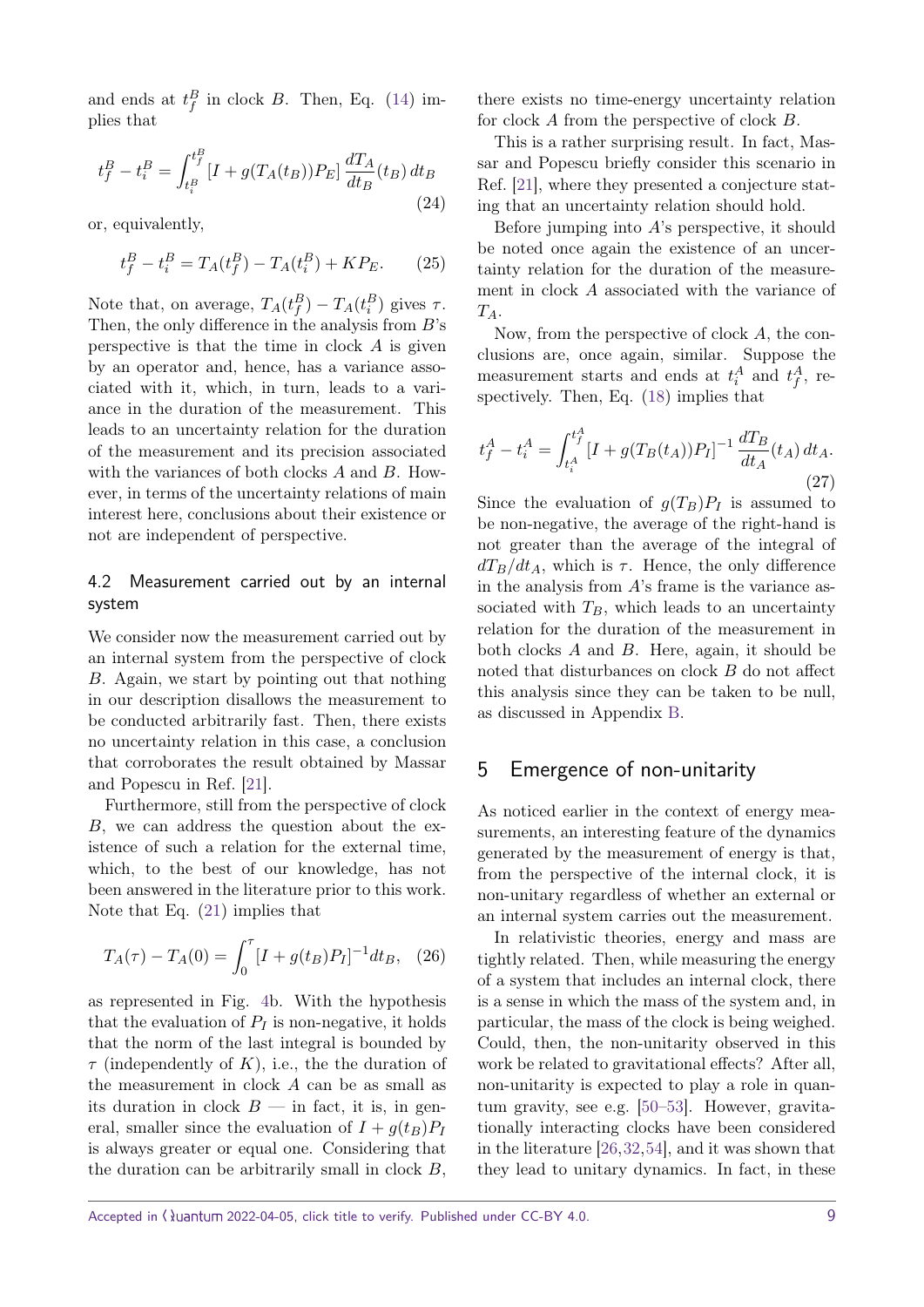studies, the interaction term between two clocks *A* and *B* was of the type  $\lambda H_A H_B$ . Then, it can be checked that the effective Hamiltonian of *B* with respect to *A* is  $(I + \lambda H_B)^{-1}H_B$ . Similarly, the effective Hamiltonian of *A* with respect to *B* is  $(I + \lambda H_A)^{-1}H_A$ . Since these two effective Hamiltonians are Hermitian, the evolution generated by them is unitary.

Then, why is the result different here? The answer to this question lies in the fact that the von Neumann interaction includes products of the time operator of a clock by the individual Hamiltonian of the same or other clocks. In fact, if such a condition is matched, the dynamics of the clocks associated with the time operator in the interaction is non-unitary with respect to the clock whose individual Hamiltonian appears multiplying it. To see that, consider a system composed of *n* clocks  $C_1, C_2, \ldots, C_n$  and let the total Hamiltonian be

$$
H_T = \sum_k H_{C_k} + f(T_{C_{r_1}}, \dots, T_{C_{r_m}})H_{C_s} + H_{int},
$$
\n(28)

where  $m < n$ , the indices  $r_1, r_2, \ldots, r_m$ , and *s* are different elements of  $\{1, 2, \ldots, n\}$ , and  $H_{int}$  is not a function of *Hs*. Then, from the perspective of *C<sup>s</sup>* we can write

<span id="page-9-0"></span>
$$
i\hbar[I + f(T_{C_{r_1}}, \dots, T_{C_{r_m}})] \frac{\partial}{\partial t_{C_s}} |\psi(t_{C_s})\rangle =
$$
  
= 
$$
\left[ \sum_{k \neq s} H_{C_k} + H_{int} \right] |\psi(t_{C_s})\rangle,
$$
 (29)

i.e., the effective Hamiltonian, which is to be compared with *H*2, is

$$
H_{eff}^{C_s} \equiv [I + f(T_{C_{r_1}}, \dots, T_{C_{r_m}})]^{-1} \left[ \sum_{k \neq s} H_{C_k} + H_{int} \right],
$$
\n(30)

assuming that  $I + f(T_{C_{r_1}}, T_{C_{r_2}}, \ldots, T_{C_{r_m}})$  is invertible. This Hamiltonian is manifestly non-Hermitian. More specifically, the parts associated with clocks  $C_{r_1}, C_{r_2}, \ldots, C_{r_m}$  are non-Hermitian and, hence, have non-unitary evolution because of the lack of commutativity between their individual time and Hamiltonian operators.

The only scenario that remains to be analyzed now corresponds to the case where an interaction between the time operator and the individual Hamiltonian of the same clock exists. For that, suppose the total Hamiltonian is given by

$$
H_T = \sum_k H_{C_k} + \frac{1}{2} [f(T_{C_s}) H_{C_s} + H_{C_s} f(T_{C_s})] + H_{int}
$$
  
= 
$$
\sum_k H_{C_k} + f(T_{C_s}) H_{C_s} - \frac{i\hbar}{2} f'(T_{C_s}) + H_{int},
$$
(31)

where, once again, *Hint* is assumed to not depend on  $H_{C_s}$ . From clock  $C_s$ 's perspective, this leads to

<span id="page-9-1"></span>
$$
i\hbar[I+f(t_{C_s})]\frac{\partial}{\partial t_{C_s}}|\psi(t_{C_s})\rangle =
$$
  
= 
$$
\left[\sum_{k\neq s}H_{C_k} - \frac{i\hbar}{2}f'(t_{C_s}) + H_{int}\right]|\psi(t_{C_s})\rangle,
$$
(32)

which shows that the effective Hamiltonian is

$$
H_{eff}^{C_s} = [I + f(t_{C_s})]^{-1} \left[ \sum_{k \neq s} H_{C_k} - \frac{i\hbar}{2} f'(t_{C_s}) + H_{int} \right],
$$
\n(33)

assuming that  $I + f(t_{C_s})$  is invertible. This Hamiltonian is be compared with *H*4. Although there is no commutation problem, the Hamiltonian in this case is also non-Hermitian because of the imaginary unit multiplying  $f'(t_{C_s})$ .

Despite the differences between the discussion in the present work and the gravitationally interacting clocks studied in Ref. [\[32\]](#page-12-16), there exists an aspect that leads to a similar analysis. In Ref. [\[32\]](#page-12-16), factors like  $(I + \lambda H_A)^{-1}$  and  $(I + \lambda H_B)^{-1}$ were interpreted as "redshift" operators. Also, these operators were combined with the time derivative present in their respective Schrödinger equation, resulting in derivatives with respect to new time operators:  $\partial/\partial \hat{t}_A \equiv (I + \lambda H_B)\partial/\partial t_A$ and  $\partial/\partial \hat{t}_B \equiv (I + \lambda H_A)\partial/\partial t_B$ . In a similar manner, the term between brackets on the lefthand side of Eq. [\(29\)](#page-9-0) can be interpreted as a sort of "redshift" operator, which, combined with the  $t_{C_s}$ -derivative operator, results in a derivative with respect to a time operator  $\hat{t}_s$ . This allows us to write

$$
i\hbar \frac{\partial}{\partial \hat{t}_s} |\psi\rangle = \left[ \sum_{k \neq s} H_{C_k} + H_{int} \right] |\psi\rangle. \tag{34}
$$

Observe that, with these coordinates, the unitarity of the dynamics is restored. However, a complete change to clock  $C_s$ 's referential leads to the observation of the "redshift," an analogy that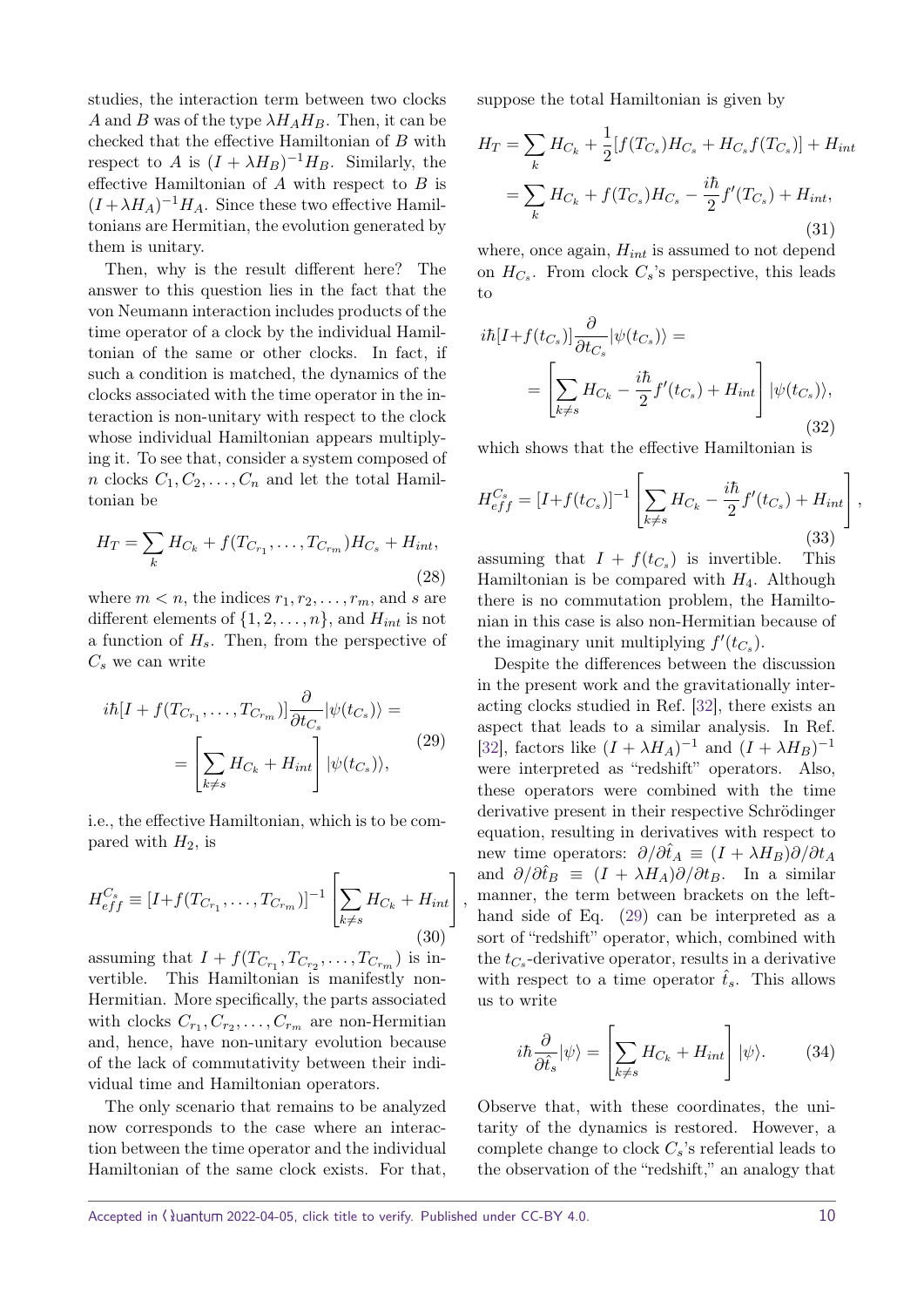leads to the conclusion that clock  $C_s$  is not an inertial frame of reference.

A similar analysis can be made with Eq. [\(32\)](#page-9-1). However, in this case, the non-unitarity of the dynamics persists even when the derivative with respect to an operator  $\hat{t}_s$ , which consists of the *tC<sup>s</sup>* -derivative operator combined with the "redshift" factor, is considered.

# <span id="page-10-0"></span>6 Discussion

Using the Page and Wootters framework, we have studied how the relation between internal and external "flow of time" in quantum clocks changes during energy measurements performed either by an external or internal system. Some of these measurements, as was discussed, cause disturbances in the energy of the systems, which are independent of the duration of the measurements. While there is no penalty for performing a fast energy measurement (in terms of disturbances added to it), the change in the flow of time between an external and an internal clock reveals a minimum duration in the internal clock of a measurement with a given precision carried out by an external system. Any other scenario considered here led to the conclusion of an absence of a time-energy uncertainty relation in the sense of Landau and Peierls [\[17\]](#page-12-2).

Importantly, the time-energy uncertainty relations considered here assume the Hamiltonian being measured to be known beforehand. However, as mentioned in the Introduction, if this is not the case, the Hamiltonian has to be estimated. While Ref. [\[19\]](#page-12-4) shows the existence of a minimum duration in an external clock for an external system to estimate the Hamiltonian of the system of interest, a discussion about the relation of this time interval and the interval observed in an internal clock remains to be conducted. Moreover, the scenario where an internal system attempts to estimate its total Hamiltonian has yet to be investigated. An interesting aspect of the proof provided by Aharonov, Massar, and Popescu in Ref. [\[19\]](#page-12-4) is that it involves the time necessary for the state of a system to become orthogonal to its initial state under a designed evolution. Then, the type of uncertainty relation that arrives from it is of the geometric type, briefly mentioned in the Introduction and originally discussed by Anandan and Aharonov in Ref. [\[15\]](#page-12-0) — followed by Margolus and Levitin in Ref. [\[16\]](#page-12-1).

While we concentrated on the measurement's unitary interaction in this work, it is well-known that von Neumann's description of a measurement includes a "collapse" (or post-selection) in case the pointer is found in a superposition at the end of the process. The inclusion of this final step in our analysis adds various new subtleties. On the one hand, since time and energy of a clock are canonically conjugated, there exists an uncertainty relation for a measurement carried out by an internal system, meaning that time in the internal clock can only be known up to a certain precision given a desired precision for the measurement of energy. This is a Heisenberg-like uncertainty relation and is captured by entropic time-energy uncertainty relations recently intro-duced by Boette et al. [\[55\]](#page-13-10) and Coles et al. [\[56\]](#page-13-11). On the other hand, the inclusion of a "collapse" in our description would necessarily violate Eq. [\(1\)](#page-2-1). This is a known problem in the measurement of quantum clocks and, more generally, of any quantum system satisfying the Wheeler-DeWitt equation. A typical solution to this problem consists of the inclusion of ancilla systems that act as the measurement device and register the measurement outcome [\[24,](#page-12-17) [32,](#page-12-16) [35,](#page-12-19) [39\]](#page-12-11). This perspective solves at least the operational problem of computing the probability of the outcome of (possibly many) measurements. Since our approach includes measurement devices, this problem has been, then, already dealt with (at least from this perspective). A different approach consists of updating the state with a "collapse" and, then, applying a map to transform the resulting state into a state that satisfies the Wheeler-DeWitt equation. This procedure, however, cannot be formulated in a perspective-neutral manner [\[57\]](#page-13-12). We have not addressed this approach here.

Observe that the system *S* introduced in Section [3](#page-3-0) served exclusively to enlarge the generality of our measurement model, not affecting the time-energy uncertainty relations nor the nonunitarity of the evolution. This is the case because the interaction between system *S* and clock *B* was assumed to be mediated by  $T_B$ . If interactions mediated by *H<sup>B</sup>* were allowed, they would be given by a term that contains the product  $O<sub>S</sub>H<sub>B</sub>$ , where  $O<sub>S</sub>$  is an observable of *S*. This, in turn, causes a shift (generated by *HB*) associated with  $O_S$  in the pointer (i.e., time) of clock  $B$ , as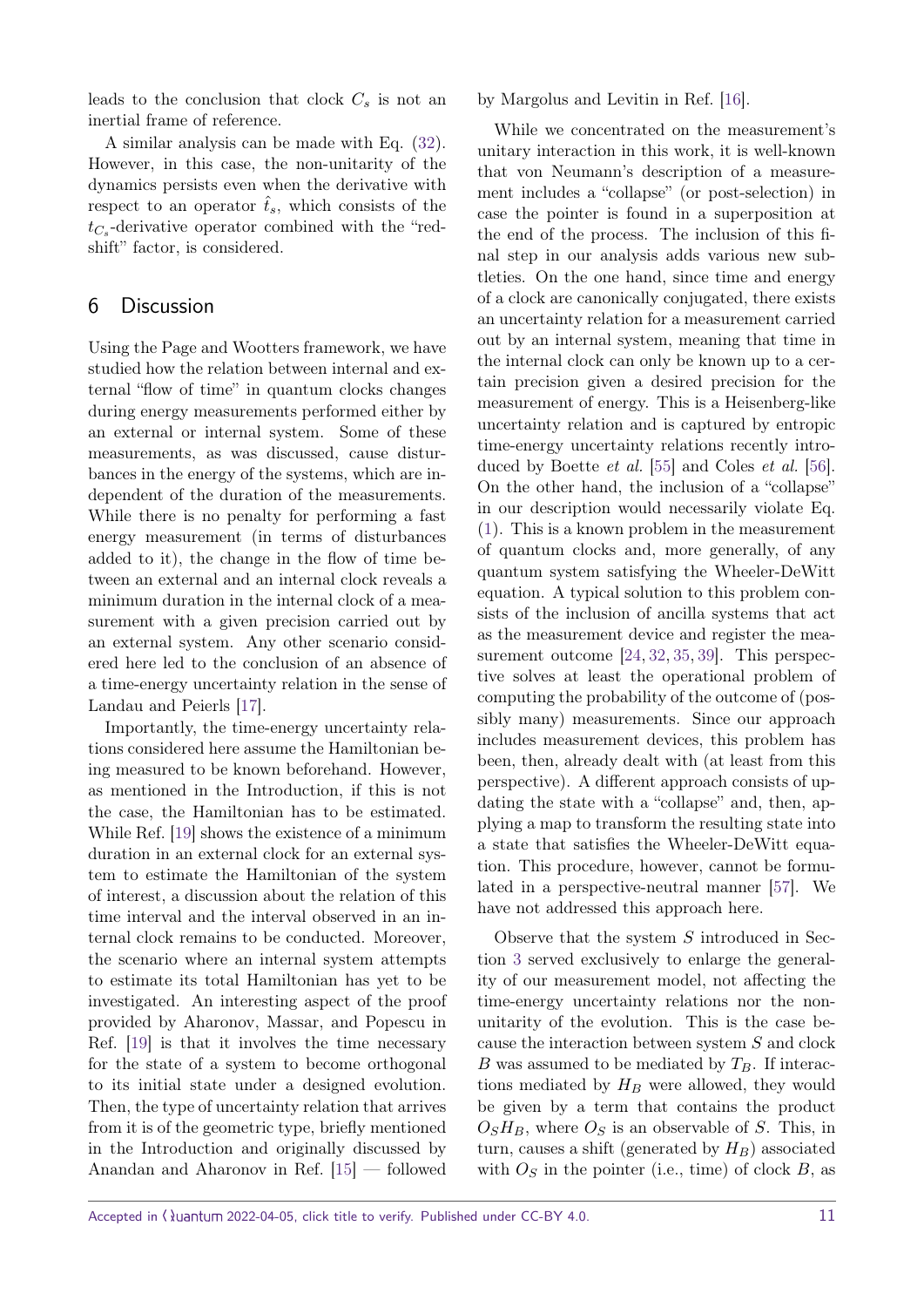discussed in Section [3.](#page-3-0) Although this effect alone would not necessarily lead to non-unitary dynamics, it could in some cases. Further analysis of generic interactions that lead to non-unitarity is left for a future work. Here, for simplicity, as already stated, we have restricted our study to interactions between *S* and *B* modeled by a function of  $T_B$  on the clock space.

Finally, there still exist many remaining questions concerning the emergence of non-unitarity observed in our study. An immediate analysis can attribute it to the asymmetry imposed by the von Neumann measurement, as it was already discussed throughout the text. However, since this type of evolution always concerns the evolution of the external clock from the perspective of the internal one, it may be connected with the decoherence of the internal clock during the measurement. This is a perspective that deserves further examination. More precisely, one may investigate the connection between non-unitarity emergent in this work with decoherence and, in particular, with Refs. [\[58\]](#page-13-13) and [\[59\]](#page-13-14), where time dilation was associated with decoherence. Moreover, following the approach of Refs. [\[60\]](#page-13-15) and [\[61\]](#page-13-16), the concepts of shared and mutual asymmetry may shed some light on the non-unitary dynamics manifested in this work. Also, it could be that the clock is not an inertial frame of reference. In this case, deviations of the metric *η* discussed in Appendix [A](#page-15-0) from the identity could be used as an indicator of non-inertiality.

## Acknowledgements

We thank the anonymous referees for the thorough reading of this work and the constructive comments. We are also grateful to Yakir Aharonov, Renato Moreira Angelo, Pedro Ruas Dieguez, Cristhiano Duarte, Luis Pedro García-Pintos, and Marcin Nowakowski for helpful discussions and constructive remarks regarding this text. This research was supported by grant number FQXi-RFP-CPW-2006 from the Foundational Questions Institute and Fetzer Franklin Fund, a donor-advised fund of Silicon Valley Community Foundation, by the Israeli Innovation authority (grants 70002 and 73795), by the Pazy foundation, and by the Quantum Science and Technology Program of the Israeli Council of Higher Education.

## References

- <span id="page-11-0"></span>[1] C. Rovelli, [Relational quantum mechanics](https://doi.org/10.1007/BF02302261), [Int. J. Theor. Phys.](https://doi.org/10.1007/BF02302261) 35, 1637 (1996).
- <span id="page-11-1"></span>[2] Y. Aharonov and T. Kaufherr, [Quantum](https://doi.org/10.1103/PhysRevD.30.368) [frames of reference](https://doi.org/10.1103/PhysRevD.30.368), Phys. Rev. D 30, 368 [\(1984\).](https://doi.org/10.1103/PhysRevD.30.368)
- [3] S. D. Bartlett, T. Rudolph, and R. W. Spekkens, [Reference frames, superselection](https://doi.org/10.1103/RevModPhys.79.555) [rules, and quantum information](https://doi.org/10.1103/RevModPhys.79.555), Rev. Mod. Phys. 79[, 555 \(2007\).](https://doi.org/10.1103/RevModPhys.79.555)
- <span id="page-11-2"></span>[4] R. M. Angelo, N. Brunner, S. Popescu, A. J. Short, and P. Skrzypczyk, [Physics within a](https://doi.org/10.1088/1751-8113/44/14/145304) [quantum reference frame](https://doi.org/10.1088/1751-8113/44/14/145304), J. Phys. A Math. Theor. 44[, 145304 \(2011\).](https://doi.org/10.1088/1751-8113/44/14/145304)
- <span id="page-11-3"></span>[5] W. Heisenberg, [Über den anschaulichen In](https://doi.org/10.1007/BF01397280)[halt der quantentheoretischen Kinematik und](https://doi.org/10.1007/BF01397280) Mechanik, Z. Phys. 43[, 172 \(1927\).](https://doi.org/10.1007/BF01397280)
- [6] E. H. Kennard, [Zur Quantenmechanik ein](https://doi.org/10.1007/BF01391200)[facher Bewegungstypen](https://doi.org/10.1007/BF01391200), Z. Phys. 44, 326 [\(1927\).](https://doi.org/10.1007/BF01391200)
- [7] H. P. Robertson, [The uncertainty principle](https://doi.org/10.1103/PhysRev.34.163), Phys. Rev. 34[, 163 \(1929\).](https://doi.org/10.1103/PhysRev.34.163)
- [8] E. Schrödinger, Zum Heisenbergschen Unschärfeprinzip, Sitz. Preus. Acad. Wiss. 19, 296 (1930).
- <span id="page-11-4"></span>[9] L. Maccone and A. K. Pati, [Stronger uncer](https://doi.org/10.1103/PhysRevLett.113.260401)[tainty relations for all incompatible observ](https://doi.org/10.1103/PhysRevLett.113.260401)ables[, Phys. Rev. Lett.](https://doi.org/10.1103/PhysRevLett.113.260401) 113, 260401 (2014).
- <span id="page-11-5"></span>[10] M. Bauer and P. A. Mello, *[The time-energy](https://doi.org/10.1016/0003-4916(78)90223-3)* [uncertainty relation](https://doi.org/10.1016/0003-4916(78)90223-3), Ann. Phys. 111, 38 [\(1978\).](https://doi.org/10.1016/0003-4916(78)90223-3)
- [11] P. Busch, [On the energy-time uncertainty re](https://doi.org/10.1007/BF00732932)[lation. Part I: Dynamical time and time in-](https://doi.org/10.1007/BF00732932)determinacy[, Found. Phys.](https://doi.org/10.1007/BF00732932)  $20, 1$  (1990).
- [12] P. Busch, [On the energy-time uncertainty re](https://doi.org/10.1007/BF00732933)[lation. Part II: Pragmatic time versus energy](https://doi.org/10.1007/BF00732933) indeterminacy[, Found. Phys.](https://doi.org/10.1007/BF00732933) 20, 33 (1990).
- <span id="page-11-6"></span>[13] V. V. Dodonov and A. V. Dodonov, *Energy*[time and frequency-time uncertainty rela](https://doi.org/10.1088/0031-8949/90/7/074049)[tions: Exact inequalities](https://doi.org/10.1088/0031-8949/90/7/074049), Phys. Scr. 90, [074049 \(2015\).](https://doi.org/10.1088/0031-8949/90/7/074049)
- <span id="page-11-7"></span>[14] L. Mandelstam and I. G. Tamm, [The uncer](https://doi.org/10.1007/978-3-642-74626-0_8)[tainty relation between energy and time in](https://doi.org/10.1007/978-3-642-74626-0_8) [non-relativistic quantum mechanics](https://doi.org/10.1007/978-3-642-74626-0_8), J. Phys. (USSR) 9[, 249 \(1945\).](https://doi.org/10.1007/978-3-642-74626-0_8)

Accepted in  $\lambda$ uantum 2022-04-05, click title to verify. Published under CC-BY 4.0. 12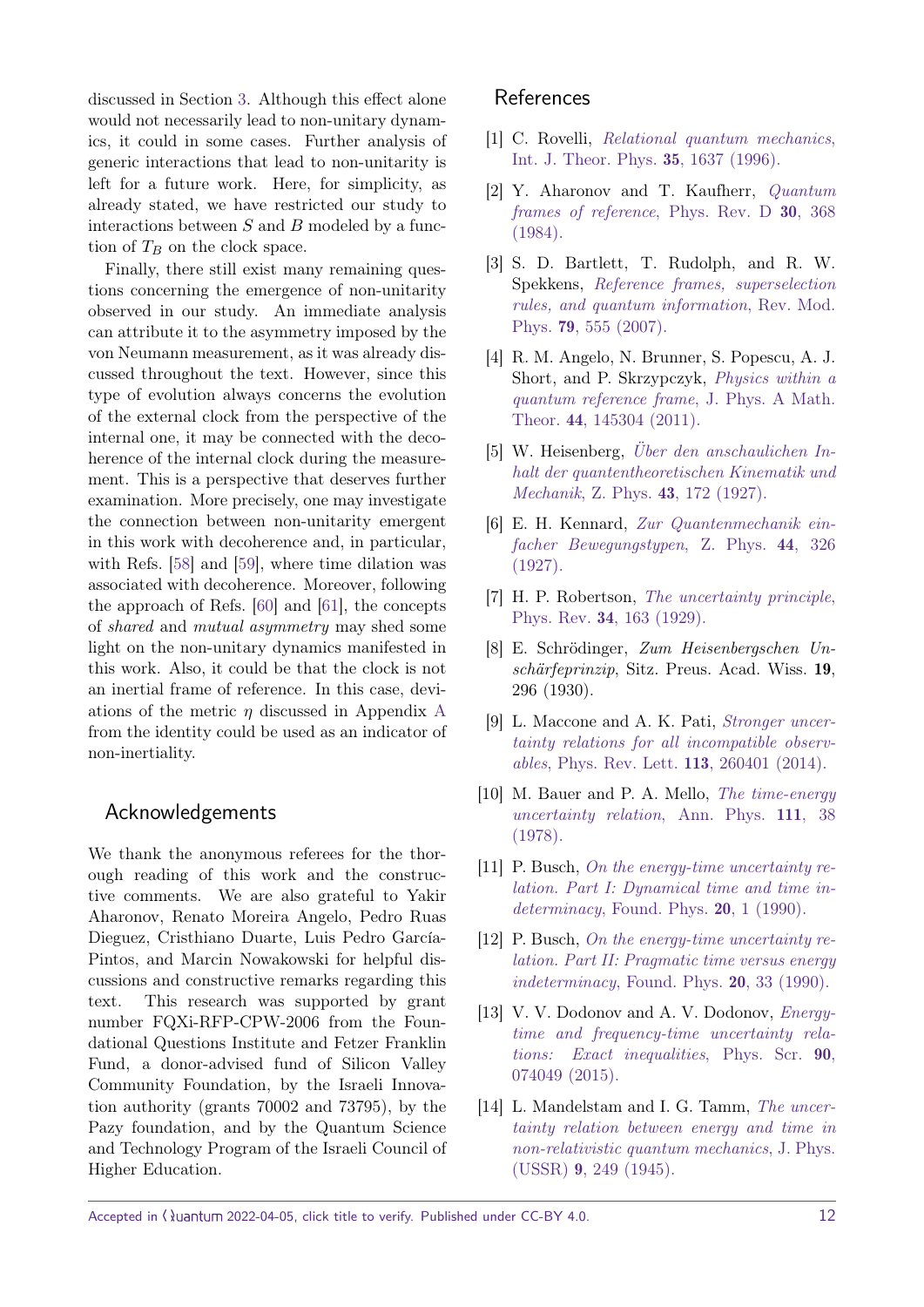- <span id="page-12-0"></span>[15] J. Anandan and Y. Aharonov, [Geometry of](https://doi.org/10.1103/PhysRevLett.65.1697) [quantum evolution](https://doi.org/10.1103/PhysRevLett.65.1697), Phys. Rev. Lett. 65, 1697 [\(1990\).](https://doi.org/10.1103/PhysRevLett.65.1697)
- <span id="page-12-1"></span>[16] N. Margolus and L. B. Levitin, [The maxi](https://doi.org/10.1016/S0167-2789(98)00054-2)[mum speed of dynamical evolution](https://doi.org/10.1016/S0167-2789(98)00054-2), Physica D 120[, 188 \(1998\).](https://doi.org/10.1016/S0167-2789(98)00054-2)
- <span id="page-12-2"></span>[17] L. Landau and R. Peierls, [Erweiterung des](https://doi.org/10.1007/BF01391513) [Unbestimmtheitsprinzips für die relativistis](https://doi.org/10.1007/BF01391513)[che Quantentheorie](https://doi.org/10.1007/BF01391513), Z. Phys. 69, 56 (1931).
- <span id="page-12-3"></span>[18] Y. Aharonov and D. Bohm, [Time in the](https://doi.org/10.1103/PhysRev.122.1649) [quantum theory and the uncertainty relation](https://doi.org/10.1103/PhysRev.122.1649) [for time and energy](https://doi.org/10.1103/PhysRev.122.1649), Phys. Rev. 122, 1649 [\(1961\).](https://doi.org/10.1103/PhysRev.122.1649)
- <span id="page-12-4"></span>[19] Y. Aharonov, S. Massar, and S. Popescu, [Measuring energy, estimating Hamiltonians,](https://doi.org/10.1103/PhysRevA.66.052107) [and the time-energy uncertainty relation](https://doi.org/10.1103/PhysRevA.66.052107), Phys. Rev. A 66[, 052107 \(2002\).](https://doi.org/10.1103/PhysRevA.66.052107)
- <span id="page-12-5"></span>[20] Y. Aharonov and B. Reznik, ["Weighing" a](https://doi.org/10.1103/PhysRevLett.84.1368) [closed system and the time-energy uncer](https://doi.org/10.1103/PhysRevLett.84.1368)tainty principle[, Phys. Rev. Lett.](https://doi.org/10.1103/PhysRevLett.84.1368) 84, 1368  $(2000).$
- <span id="page-12-6"></span>[21] S. Massar and S. Popescu, [Measurement of](https://doi.org/10.1103/PhysRevA.71.042106) [the total energy of an isolated system by an](https://doi.org/10.1103/PhysRevA.71.042106) [internal observer](https://doi.org/10.1103/PhysRevA.71.042106), Phys. Rev. A 71, 042106 [\(2005\).](https://doi.org/10.1103/PhysRevA.71.042106)
- <span id="page-12-7"></span>[22] D. N. Page and W. K. Wootters, [Evolu](https://doi.org/10.1103/PhysRevD.27.2885)[tion without evolution: Dynamics described](https://doi.org/10.1103/PhysRevD.27.2885) [by stationary observables](https://doi.org/10.1103/PhysRevD.27.2885), Phys. Rev. D 27, [2885 \(1983\).](https://doi.org/10.1103/PhysRevD.27.2885)
- <span id="page-12-8"></span>[23] W. K. Wootters, ["Time" replaced by quan](https://doi.org/10.1007/BF02214098)tum correlations[, Int. J. Theor. Phys.](https://doi.org/10.1007/BF02214098) 23, 701 [\(1984\).](https://doi.org/10.1007/BF02214098)
- <span id="page-12-17"></span>[24] V. Giovannetti, S. Lloyd, and L. Maccone, Quantum time[, Phys. Rev. D](https://doi.org/10.1103/PhysRevD.92.045033)  $92$ , 045033 [\(2015\).](https://doi.org/10.1103/PhysRevD.92.045033)
- [25] C. Marletto and V. Vedral, *Evolution with*[out evolution and without ambiguities](https://doi.org/10.1103/PhysRevD.95.043510), Phys. Rev. D 95[, 043510 \(2017\).](https://doi.org/10.1103/PhysRevD.95.043510)
- <span id="page-12-18"></span>[26] A. R. H. Smith and M. Ahmadi, [Quantizing](https://doi.org/10.22331/q-2019-07-08-160) [time: interacting clocks and systems](https://doi.org/10.22331/q-2019-07-08-160), Quantum 3[, 160 \(2019\).](https://doi.org/10.22331/q-2019-07-08-160)
- <span id="page-12-14"></span>[27] P. A. Höhn, A. R. H. Smith, and M. P. E. Lock, [Trinity of relational quantum dynam](https://doi.org/10.1103/PhysRevD.104.066001)ics, Phys. Rev. D  $104$ [, 066001 \(2021\).](https://doi.org/10.1103/PhysRevD.104.066001)
- [28] F. Giacomini, E. Castro-Ruiz, and Č. Brukner, [Quantum mechanics and the co](https://doi.org/10.1038/s41467-018-08155-0)[variance of physical laws in quantum refer](https://doi.org/10.1038/s41467-018-08155-0)ence frames[, Nat. Commun.](https://doi.org/10.1038/s41467-018-08155-0) 10, 494 (2019).
- [29] N. L. Diaz and R. Rossignoli, [History state](https://doi.org/10.1103/PhysRevD.99.045008) [formalism for Dirac's theory](https://doi.org/10.1103/PhysRevD.99.045008), Phys. Rev. D 99[, 045008 \(2019\).](https://doi.org/10.1103/PhysRevD.99.045008)
- [30] N. L. Diaz, J. M. Matera, and R. Rossignoli, [History state formalism for scalar particles](https://doi.org/10.1103/PhysRevD.100.125020), Phys. Rev. D 100[, 125020 \(2019\).](https://doi.org/10.1103/PhysRevD.100.125020)
- <span id="page-12-15"></span>[31] P. A. Höhn and A. Vanrietvelde, [How to](https://doi.org/10.1088/1367-2630/abd1ac) [switch between relational quantum clocks](https://doi.org/10.1088/1367-2630/abd1ac), New J. Phys. 22[, 123048 \(2020\).](https://doi.org/10.1088/1367-2630/abd1ac)
- <span id="page-12-16"></span>[32] E. Castro-Ruiz, F. Giacomini, A. Belenchia, and Č. Brukner, [Quantum clocks and the](https://doi.org/10.1038/s41467-020-16013-1) [temporal localisability of events in the pres](https://doi.org/10.1038/s41467-020-16013-1)[ence of gravitating quantum systems](https://doi.org/10.1038/s41467-020-16013-1), Nat. Commun. 11[, 2672 \(2020\).](https://doi.org/10.1038/s41467-020-16013-1)
- [33] A. R. H. Smith and M. Ahmadi, [Quantum](https://doi.org/10.1038/s41467-020-18264-4) [clocks observe classical and quantum time di](https://doi.org/10.1038/s41467-020-18264-4)lation[, Nat. Commun.](https://doi.org/10.1038/s41467-020-18264-4) 11, 5360 (2020).
- [34] A. Ballesteros, F. Giacomini, and G. Gubitosi, [The group structure of dynamical](https://doi.org/10.22331/q-2021-06-08-470) [transformations between quantum reference](https://doi.org/10.22331/q-2021-06-08-470) frames, Quantum 5[, 470 \(2021\).](https://doi.org/10.22331/q-2021-06-08-470)
- <span id="page-12-19"></span>[35] M. Trassinelli, [Conditional probabilities of](https://doi.org/10.1103/PhysRevA.105.032213) [measurements, quantum time, and the](https://doi.org/10.1103/PhysRevA.105.032213) [Wigner's-friend case](https://doi.org/10.1103/PhysRevA.105.032213), Phys. Rev. A 105, [032213 \(2022\).](https://doi.org/10.1103/PhysRevA.105.032213)
- [36] I. L. Paiva, M. Nowakowski, and E. Cohen, [Dynamical nonlocality in quantum time via](https://doi.org/10.48550/arXiv.2104.09321) [modular operators](https://doi.org/10.48550/arXiv.2104.09321), [arXiv:2104.09321](http://arxiv.org/abs/2104.09321) (2021).
- <span id="page-12-9"></span>[37] V. Baumann, M. Krumm, P. A. Guérin, and Č. Brukner, [Noncausal Page-Wootters cir](https://doi.org/10.1103/PhysRevResearch.4.013180)cuits[, Phys. Rev. Res.](https://doi.org/10.1103/PhysRevResearch.4.013180) 4, 013180 (2022).
- <span id="page-12-10"></span>[38] M. Reisenberger and C. Rovelli, [Spacetime](https://doi.org/10.1103/PhysRevD.65.125016) [states and covariant quantum theory](https://doi.org/10.1103/PhysRevD.65.125016), Phys. Rev. D 65[, 125016 \(2002\).](https://doi.org/10.1103/PhysRevD.65.125016)
- <span id="page-12-11"></span>[39] F. Hellmann, M. Mondragon, A. Perez, and C. Rovelli, [Multiple-event probability](https://doi.org/10.1103/PhysRevD.75.084033) [in general-relativistic quantum mechanics](https://doi.org/10.1103/PhysRevD.75.084033), Phys. Rev. D 75[, 084033 \(2007\).](https://doi.org/10.1103/PhysRevD.75.084033)
- <span id="page-12-12"></span>[40] E. Moreva, G. Brida, M. Gramegna, V. Giovannetti, L. Maccone, and M. Genovese, [Time from quantum entanglement: an exper](https://doi.org/10.1103/PhysRevA.89.052122)[imental illustration](https://doi.org/10.1103/PhysRevA.89.052122), Phys. Rev. A 89, 052122 [\(2014\).](https://doi.org/10.1103/PhysRevA.89.052122)
- <span id="page-12-13"></span>[41] E. Moreva, M. Gramegna, G. Brida, L. Maccone, and M. Genovese, [Quantum time:](https://doi.org/10.1103/PhysRevD.96.102005) [Experimental multitime correlations](https://doi.org/10.1103/PhysRevD.96.102005), Phys. Rev. D 96[, 102005 \(2017\).](https://doi.org/10.1103/PhysRevD.96.102005)

Accepted in  $\lambda$ uantum 2022-04-05, click title to verify. Published under CC-BY 4.0. 13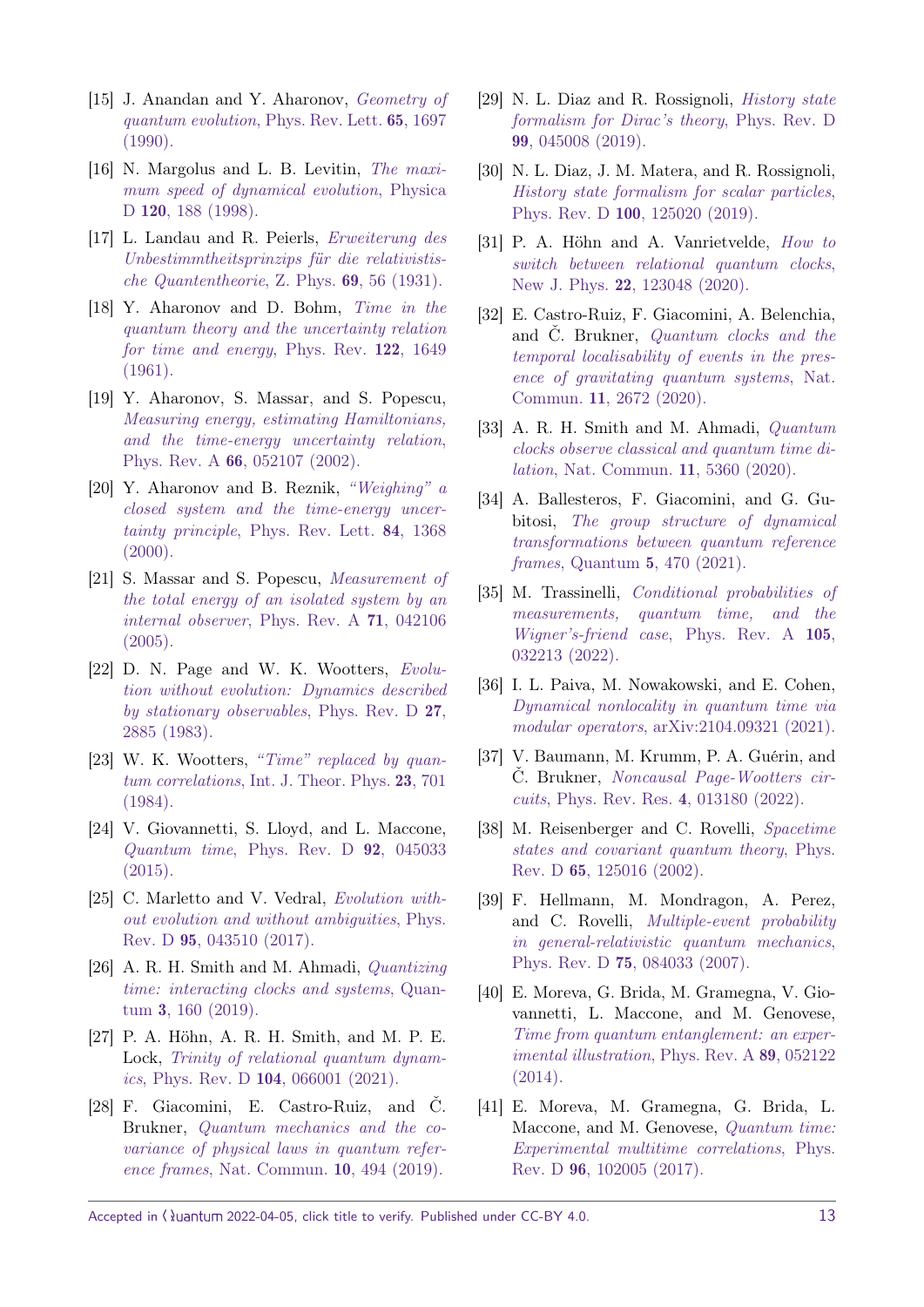- <span id="page-13-0"></span>[42] P. Busch, M. Grabowski, and P. J. Lahti, [Operational quantum physics](https://doi.org/10.1007/978-3-540-49239-9), Lecture Notes [in Physics Monographs, Vol. 31 \(Springer,](https://doi.org/10.1007/978-3-540-49239-9) [1995\).](https://doi.org/10.1007/978-3-540-49239-9)
- [43] P. Busch, P. Lahti, J.-P. Pellonpää, and K. Ylinen, [Quantum measurement](https://doi.org/10.1007/978-3-319-43389-9), Theo[retical and Mathematical Physics, Vol. 23](https://doi.org/10.1007/978-3-319-43389-9) [\(Springer, New York, 2016\).](https://doi.org/10.1007/978-3-319-43389-9)
- <span id="page-13-1"></span>[44] L. Loveridge and T. Mivadera, [Relative](https://doi.org/10.1007/s10701-019-00268-w) quantum time[, Found. Phys.](https://doi.org/10.1007/s10701-019-00268-w) **49**, 549 (2019).
- <span id="page-13-2"></span>[45] H. Salecker and E. P. Wigner, *Quantum limi*[tations of the measurement of space-time dis](https://doi.org/10.1103/PhysRev.109.571)tances, Phys. Rev. 109[, 571 \(1958\).](https://doi.org/10.1103/PhysRev.109.571)
- <span id="page-13-3"></span>[46] A. Peres, [Measurement of time by quantum](https://doi.org/10.1119/1.12061) clocks[, Am. J. Phys.](https://doi.org/10.1119/1.12061) 48, 552 (1980).
- <span id="page-13-4"></span>[47] J. B. Hartle, *[Quantum kinematics of space](https://doi.org/10.1103/PhysRevD.38.2985)*[time. II. A model quantum cosmology with](https://doi.org/10.1103/PhysRevD.38.2985) real clocks[, Phys. Rev. D](https://doi.org/10.1103/PhysRevD.38.2985) 38, 2985 (1988).
- <span id="page-13-5"></span>[48] A. Singh and S. M. Carroll, *[Modeling po](https://doi.org/10.48550/arXiv.1806.10134)*[sition and momentum in finite-dimensional](https://doi.org/10.48550/arXiv.1806.10134) [Hilbert spaces via generalized Pauli opera](https://doi.org/10.48550/arXiv.1806.10134)tors, [arXiv:1806.10134](https://doi.org/10.48550/arXiv.1806.10134) (2018).
- <span id="page-13-6"></span>[49] P. A. M. Dirac, [Bakerian lecture—The phys](https://doi.org/10.1098/rspa.1942.0023)[ical interpretation of quantum mechanics](https://doi.org/10.1098/rspa.1942.0023), [Proc. R. Soc. A](https://doi.org/10.1098/rspa.1942.0023) 180, 1 (1942).
- <span id="page-13-7"></span>[50] S. W. Hawking, [The unpredictability of](https://doi.org/10.1007/BF01206031) quantum gravity[, Commun. Math. Phys.](https://doi.org/10.1007/BF01206031) 87, [395 \(1982\).](https://doi.org/10.1007/BF01206031)
- [51] W. G. Unruh and R. M. Wald, [Evolution](https://doi.org/10.1103/PhysRevD.52.2176) [laws taking pure states to mixed states in](https://doi.org/10.1103/PhysRevD.52.2176) [quantum field theory](https://doi.org/10.1103/PhysRevD.52.2176), Phys. Rev. D 52, 2176 [\(1995\).](https://doi.org/10.1103/PhysRevD.52.2176)
- [52] R. Penrose, [On gravity's role in quantum](https://doi.org/10.1007/BF02105068) state reduction[, Gen. Relativ. Gravit.](https://doi.org/10.1007/BF02105068) 28, 581 [\(1996\).](https://doi.org/10.1007/BF02105068)
- <span id="page-13-8"></span>[53] R. Gambini, R. A. Porto, and J. Pullin, [Fun](https://doi.org/10.1007/s10714-007-0451-1)[damental decoherence from quantum gravity:](https://doi.org/10.1007/s10714-007-0451-1) a pedagogical review[, Gen. Relativ. Gravit.](https://doi.org/10.1007/s10714-007-0451-1) 39[, 1143 \(2007\).](https://doi.org/10.1007/s10714-007-0451-1)
- <span id="page-13-9"></span>[54] E. C. Ruiz, F. Giacomini, and Č. Brukner, [Entanglement of quantum clocks through](https://doi.org/10.1073/pnas.1616427114) gravity[, Proc. Natl. Acad. Sci.](https://doi.org/10.1073/pnas.1616427114) 114, E2303 [\(2017\).](https://doi.org/10.1073/pnas.1616427114)
- <span id="page-13-10"></span>[55] A. Boette, R. Rossignoli, N. Gigena, and M. Cerezo, [System-time entanglement in a](https://doi.org/10.1103/PhysRevA.93.062127) [discrete-time model](https://doi.org/10.1103/PhysRevA.93.062127), Phys. Rev. A 93, 062127 [\(2016\).](https://doi.org/10.1103/PhysRevA.93.062127)
- <span id="page-13-11"></span>[56] P. J. Coles, V. Katariya, S. Lloyd, I. Marvian, and M. M. Wilde, [Entropic energy-time](https://doi.org/10.1103/PhysRevLett.122.100401) [uncertainty relation](https://doi.org/10.1103/PhysRevLett.122.100401), Phys. Rev. Lett. 122, [100401 \(2019\).](https://doi.org/10.1103/PhysRevLett.122.100401)
- <span id="page-13-12"></span>[57] J. M. Yang, [Switching quantum reference](https://doi.org/10.22331/q-2020-06-18-283) [frames for quantum measurement](https://doi.org/10.22331/q-2020-06-18-283), Quantum 4[, 283 \(2020\).](https://doi.org/10.22331/q-2020-06-18-283)
- <span id="page-13-13"></span>[58] R. Gambini and J. Pullin, [Relational physics](https://doi.org/10.1007/s10701-007-9144-6) [with real rods and clocks and the measure](https://doi.org/10.1007/s10701-007-9144-6)[ment problem of quantum mechanics](https://doi.org/10.1007/s10701-007-9144-6), Found. Phys. 37[, 1074 \(2007\).](https://doi.org/10.1007/s10701-007-9144-6)
- <span id="page-13-14"></span>[59] I. Pikovski, M. Zych, F. Costa, and Č. Brukner, [Universal decoherence due to grav](https://doi.org/10.1038/nphys3366)[itational time dilation](https://doi.org/10.1038/nphys3366), Nat. Phys. 11, 668 [\(2015\).](https://doi.org/10.1038/nphys3366)
- <span id="page-13-15"></span>[60] T. Martinelli and D. O. Soares-Pinto, [Quan](https://doi.org/10.1103/PhysRevA.99.042124)[tifying quantum reference frames in com](https://doi.org/10.1103/PhysRevA.99.042124)[posed systems: Local, global, and mutual](https://doi.org/10.1103/PhysRevA.99.042124) asymmetries[, Phys. Rev. A](https://doi.org/10.1103/PhysRevA.99.042124) 99, 042124 [\(2019\).](https://doi.org/10.1103/PhysRevA.99.042124)
- <span id="page-13-16"></span>[61] R. S. Carmo and D. O. Soares-Pinto, [Quanti](https://doi.org/10.1103/PhysRevA.103.052420)[fying resources for the Page-Wootters mech](https://doi.org/10.1103/PhysRevA.103.052420)[anism: Shared asymmetry as relative entropy](https://doi.org/10.1103/PhysRevA.103.052420) [of entanglement](https://doi.org/10.1103/PhysRevA.103.052420), Phys. Rev. A 103, 052420 [\(2021\).](https://doi.org/10.1103/PhysRevA.103.052420)
- <span id="page-13-17"></span>[62] W. Pauli, [On Dirac's new method of field](https://doi.org/10.1103/RevModPhys.15.175) quantization[, Rev. Mod. Phys.](https://doi.org/10.1103/RevModPhys.15.175) 15, 175 [\(1943\).](https://doi.org/10.1103/RevModPhys.15.175)
- [63] T. D. Lee and G. C. Wick, [Negative met](https://doi.org/10.1016/0550-3213(69)90098-4)[ric and the unitarity of the S-matrix](https://doi.org/10.1016/0550-3213(69)90098-4), Nucl. Phys. B 9[, 209 \(1969\).](https://doi.org/10.1016/0550-3213(69)90098-4)
- <span id="page-13-18"></span>[64] F. G. Scholtz, H. B. Geyer, and F. J. W. Hahne, [Quasi-Hermitian operators in quan](https://doi.org/10.1016/0003-4916(92)90284-S)[tum mechanics and the variational principle](https://doi.org/10.1016/0003-4916(92)90284-S), Ann. Phys. 213[, 74 \(1992\).](https://doi.org/10.1016/0003-4916(92)90284-S)
- <span id="page-13-19"></span>[65] C. M. Bender and S. Boettcher, [Real spectra](https://doi.org/10.1103/PhysRevLett.80.5243) [in non-Hermitian Hamiltonians having](https://doi.org/10.1103/PhysRevLett.80.5243) PT symmetry[, Phys. Rev. Lett.](https://doi.org/10.1103/PhysRevLett.80.5243) **80**, 5243 (1998).
- <span id="page-13-20"></span>[66] T. D. Lee, [Some special examples in renor](https://doi.org/10.1103/PhysRev.95.1329)[malizable field theory](https://doi.org/10.1103/PhysRev.95.1329), Phys. Rev. 95, 1329 [\(1954\).](https://doi.org/10.1103/PhysRev.95.1329)
- [67] T. T. Wu, [Ground state of a Bose system of](https://doi.org/10.1103/PhysRev.115.1390) hard spheres, Phys. Rev. 115[, 1390 \(1959\).](https://doi.org/10.1103/PhysRev.115.1390)
- [68] R. C. Brower, M. A. Furman, and M. Moshe, [Critical exponents for the Reggeon quantum](https://doi.org/10.1016/0370-2693(78)90279-4) spin model[, Phys. Lett. B](https://doi.org/10.1016/0370-2693(78)90279-4) **76**, 213 (1978).

Accepted in  $\lambda$ uantum 2022-04-05, click title to verify. Published under CC-BY 4.0. 14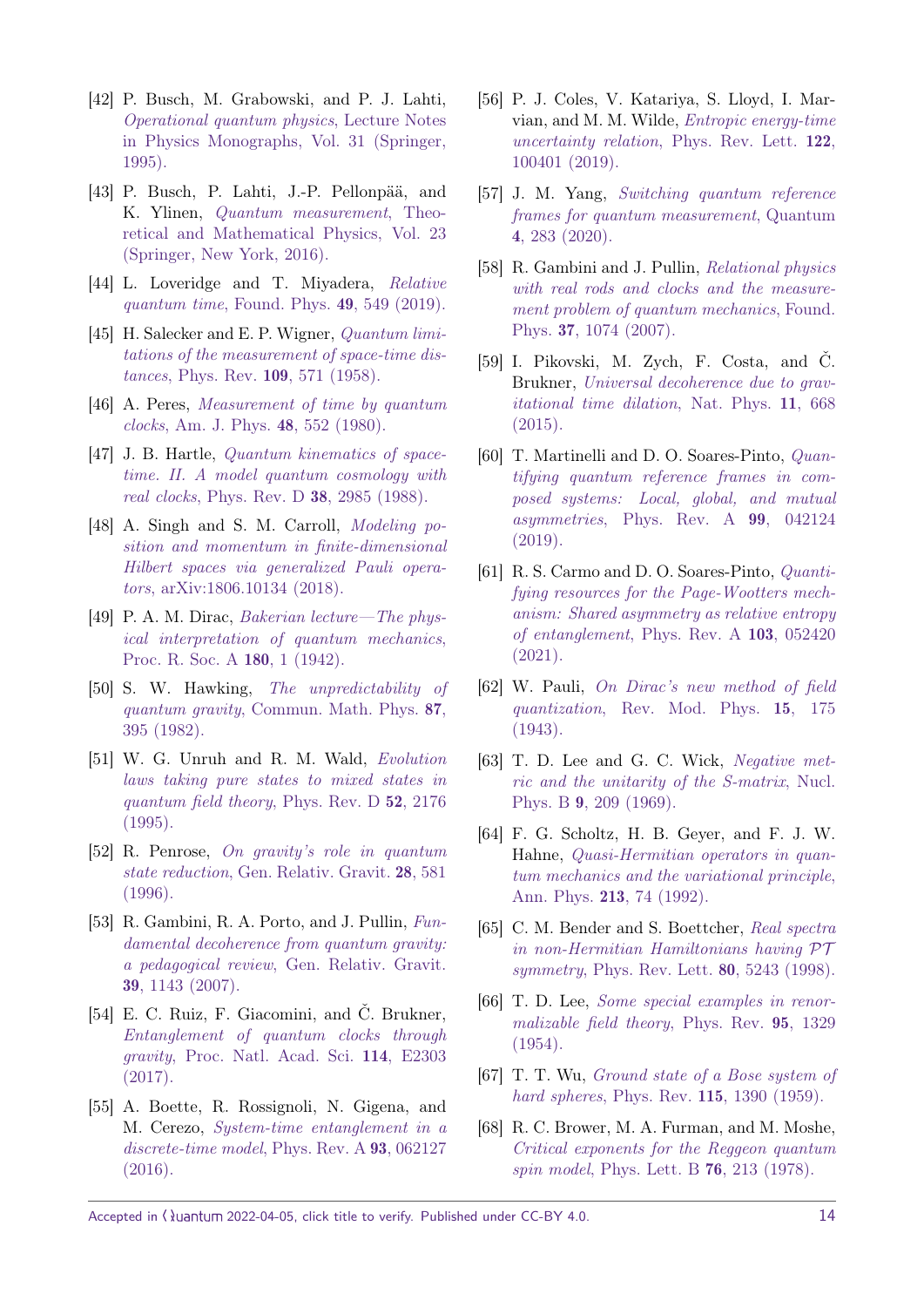<span id="page-14-0"></span>[69] M. E. Fisher, [Yang-Lee edge singularity and](https://doi.org/10.1103/PhysRevLett.40.1610)  $\phi^3$  *field theory*[, Phys. Rev. Lett.](https://doi.org/10.1103/PhysRevLett.40.1610) 40, 1610 [\(1978\).](https://doi.org/10.1103/PhysRevLett.40.1610)

[Complex extension of quantum mechanics](https://doi.org/10.1103/PhysRevLett.89.270401), [Phys. Rev. Lett.](https://doi.org/10.1103/PhysRevLett.89.270401) 89, 270401 (2002).

<span id="page-14-1"></span>[70] C. M. Bender, D. C. Brody, and H. F. Jones,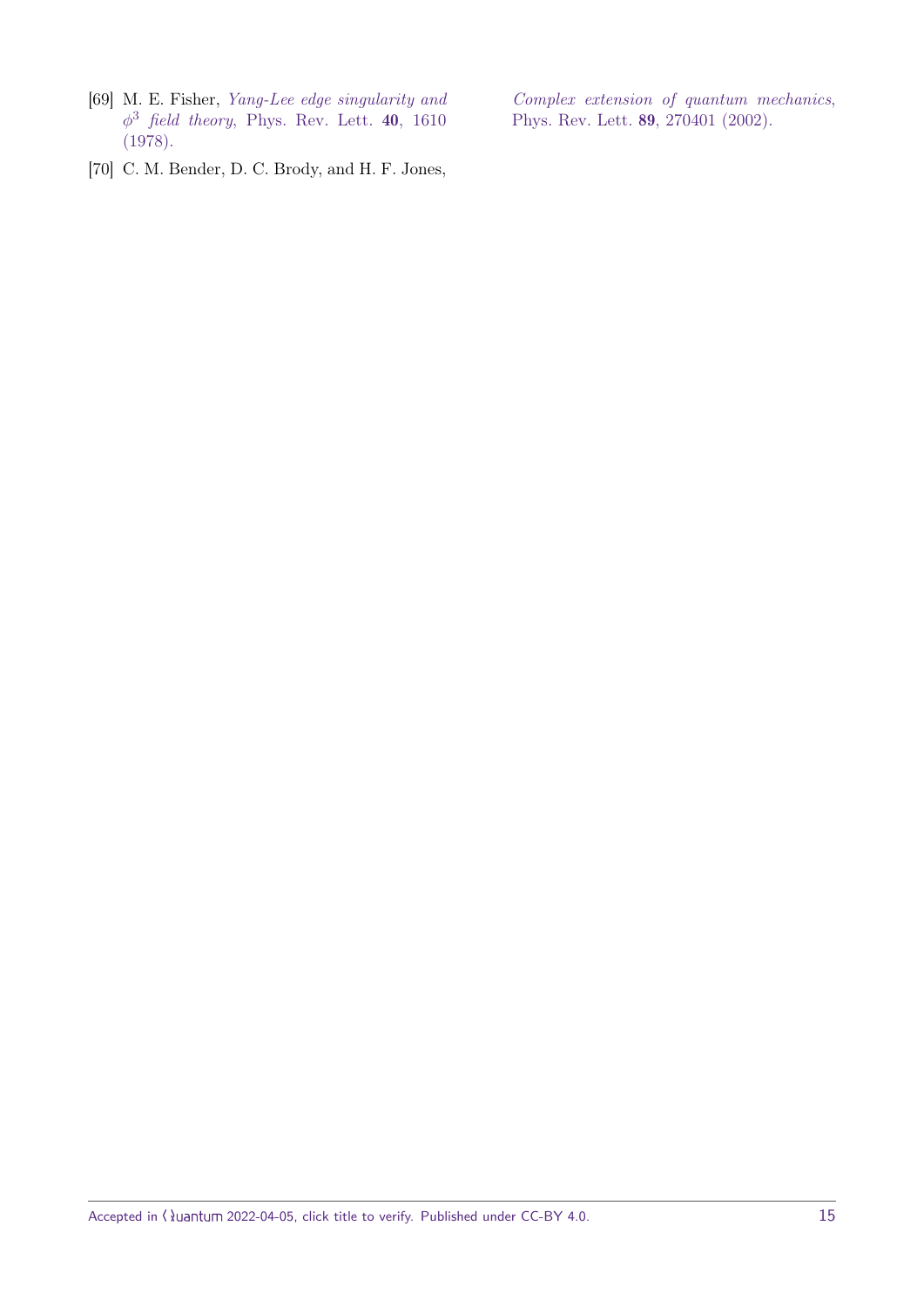## <span id="page-15-0"></span>A Non-unitarity and the Heisenberg picture

Although most of our analysis is centered around the unitary dynamics given by the external clock *A*, the dynamics — and, in particular, the Heisenberg equation — from the perspective of the internal clock *B* was used to show some level of consistence across the different perspectives. However, the Heisenberg and the Schrödinger pictures are unitarily equivalent and one may question whether the use of the Heisenberg equation in the non-Hermitian scenario is valid. The main goal of this appendix is to justify this use.

When analyzing non-Hermitian Hamiltonians, like the effective ones from clock *B*'s perspective found in Section [3,](#page-3-0) a method introduced by Dirac [\[49\]](#page-13-6) and further studied, for instance, in Refs. [\[62–](#page-13-17)[64\]](#page-13-18) comes in handy. It entails the replacement of the usual inner product in the Hilbert space by a product associated with an indefinite Hermitian metric *η*, i.e.,

$$
\langle \psi | \phi \rangle_{\eta} \equiv \langle \psi | \eta | \phi \rangle. \tag{35}
$$

The spectrum of  $\eta$  is simply composed of  $-1$  and 1.

Then, in addition to the Hermitian conjugate  $O^{\dagger}$  of an operator O, it is also possible to define its conjugate *O*<sup>∗</sup> as

$$
O^* \equiv \eta^{-1} O^{\dagger} \eta. \tag{36}
$$

Observables that are self-adjoint in this sense are called *η*-pseudo-adjoint. Physical observables and, in particular, the non-Hermitian Hamiltonian of interest *H*, must be *η*-pseudo-adjoint. With that, it can be observed that the *η*-norm of a state vector is kept constant throughout the evolution generated by *H*. As a result, the expected value

$$
\langle O \rangle = \langle \psi | O | \psi \rangle_{\eta} = \langle \psi | \eta O | \psi \rangle \tag{37}
$$

of a non-explicitly time-dependent operator *O* is such that

$$
\frac{d}{dt}\langle O\rangle = -\frac{i}{\hbar}\langle [O,H]\rangle,\tag{38}
$$

which allows us to recover the Heisenberg picture.

It should be emphasized that the metric *η* diverges from the identity only if the Hamiltonian is non-Hermitian, like Hamiltonians  $H_2$  and  $H_4$ . As a result, Hamiltonians  $H_1$  and  $H_3$  lead to the familiar structure of quantum mechanics.

The main concern about the introduction of indefinite metrics that takes into consideration some symmetries of the Hamiltonian is the fact that it typically introduces ghost states, i.e., states with negative norm, which lacks a clear physical interpretation [\[62\]](#page-13-17). However, it could be the case that the system has some extra symmetry and, when this symmetry is considered, the metric becomes positivedefinite, which transforms the ghost states into standard states, i.e., states with positive norm.

A particular example of the above is given by  $\mathcal{PT}$ -symmetric Hamiltonians, which are invariant under the composition of parity inversion time reversal  $[65]$  — see also  $[66-69]$  $[66-69]$ . The former is represented by the parity operator  $\mathcal P$  and the latter by the time reversal operator  $\mathcal T$ . A remarkable characteristic of  $\mathcal{PT}$ -symmetric Hamiltonians is that their eigenvalues are real. Now, if we consider the conjugation with respect to the indefinite metric  $\mathcal{PT}$ , the resultant theory contains ghost states. This is a problem that puzzled many in the community for decades. However, it was later observed that systems with unbroken  $\mathcal{PT}$ -symmetry have a third symmetry C such that the resulting  $\mathcal{CPT}$  metric is positivedefinite [\[70\]](#page-14-1).

While Hamiltonians  $H_2$  and  $H_4$  are, in general, not  $\mathcal{PT}$ -symmetric and their induced metric may lead to ghost particles a priori, one may wonder if an extended analysis could lead to the introduction of a positive-definite metric given a measurement function *g*. If this turns out to indeed be the case, there will be a sense in which the resultant evolution is still unitary.